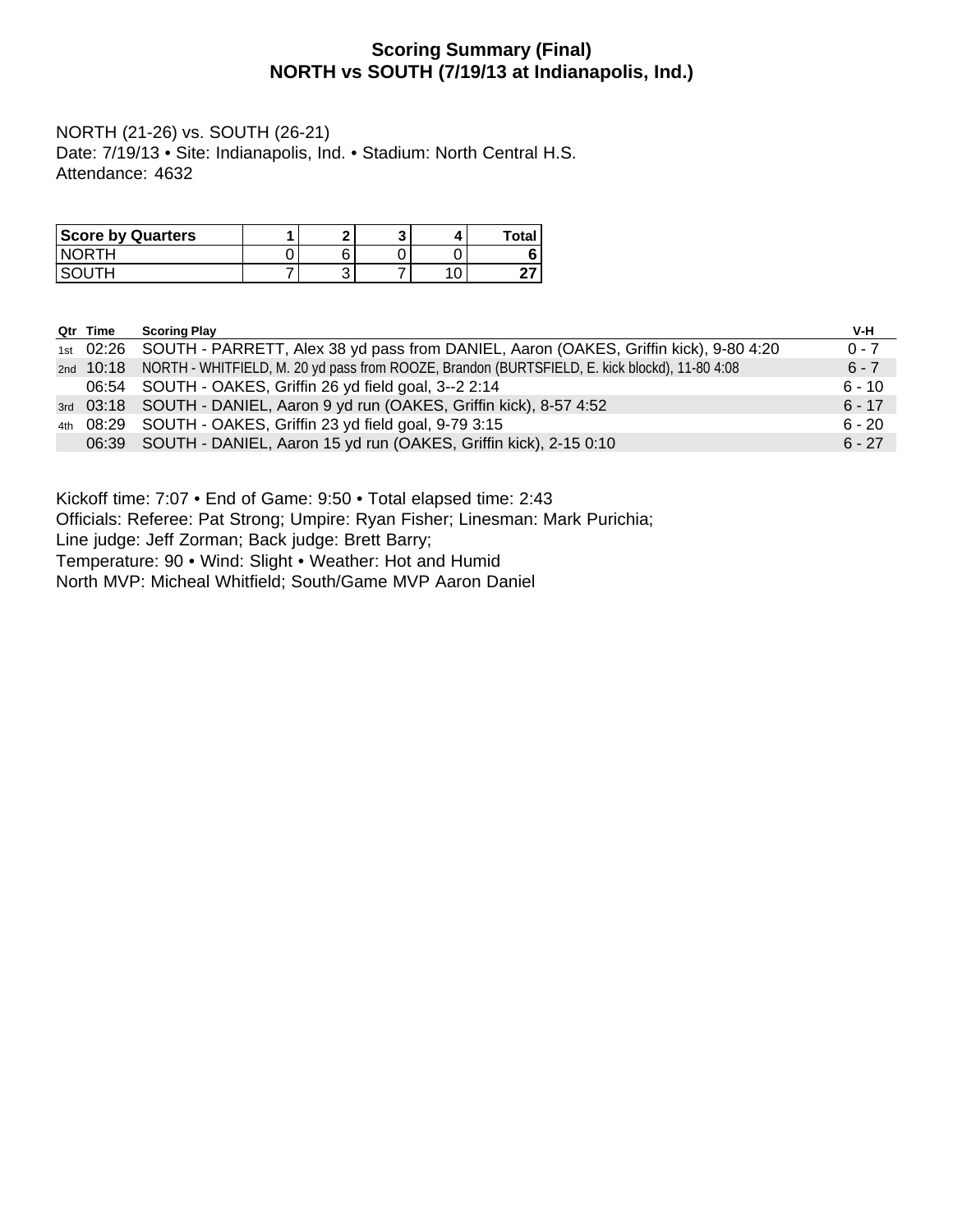#### **Team Statistics (Final) NORTH vs SOUTH (7/19/13 at Indianapolis, Ind.)**

| <b>FIRST DOWNS</b><br>18<br>18<br>13<br>Rushing<br>9<br>7<br>Passing<br>4<br>$\overline{2}$<br>$\mathbf{1}$<br>Penalty<br><b>NET YARDS RUSHING</b><br>109<br>240<br><b>Rushing Attempts</b><br>36<br>37<br>Average Per Rush<br>3.0<br>6.5<br><b>Rushing Touchdowns</b><br>0<br>2<br>144<br><b>Yards Gained Rushing</b><br>260<br>35<br><b>Yards Lost Rushing</b><br>20<br><b>NET YARDS PASSING</b><br>114<br>104<br>12-29-0<br>$6 - 11 - 0$<br>Completions-Attempts-Int<br>Average Per Attempt<br>3.9<br>9.5<br><b>Average Per Completion</b><br>9.5<br>17.3<br>Passing Touchdowns<br>1<br>1<br><b>TOTAL OFFENSE YARDS</b><br>223<br>344<br>48<br>Total offense plays<br>65<br>Average Gain Per Play<br>3.4<br>7.2<br>Fumbles: Number-Lost<br>$1 - 1$<br>$2 - 2$<br>Penalties: Number-Yards<br>$3 - 13$<br>$8 - 74$<br><b>PUNTS-YARDS</b><br>$6 - 115$<br>2-99<br>Average Yards Per Punt<br>19.2<br>49.5<br>Net Yards Per Punt<br>14.3<br>49.0<br>Inside 20<br>$\mathbf{1}$<br>0<br>50+ Yards<br>0<br>1<br><b>Touchbacks</b><br>0<br>0<br>Fair catch<br>0<br>0<br><b>KICKOFFS-YARDS</b><br>$2 - 110$<br>5-290<br>Average Yards Per Kickoff<br>55.0<br>58.0<br>Net Yards Per Kickoff<br>42.0<br>35.0<br>Touchbacks<br>1<br>4<br>Punt returns: Number-Yards-TD<br>$2 - 1 - 0$<br>$3 - 29 - 0$<br>Average Per Return<br>0.5<br>9.7<br>Kickoff returns: Number-Yds-TD<br>$1 - 20 - 0$<br>$0 - 0 - 0$<br>Average Per Return<br>0.0<br>20.0<br>Interceptions: Number-Yds-TD<br>$0 - 0 - 0$<br>$0 - 0 - 0$<br>Fumble Returns: Number-Yds-TD<br>$0 - 0 - 0$<br>$0 - 0 - 0$<br><b>Miscellaneous Yards</b><br>34<br>0<br>Possession Time<br>21:18<br>26:42<br>6:37<br>5:23<br>1st Quarter<br>2nd Quarter<br>6:08<br>5:52<br>3rd Quarter<br>3:18<br>8:42<br>4th Quarter<br>5:15<br>6:45<br><b>Third-Down Conversions</b><br>1 of 13<br>4 of 8<br><b>Fourth-Down Conversions</b><br>2 of 3<br>1 of 1<br>$1 - 3$<br>$4 - 5$<br>Red-Zone Scores-Chances<br>Touchdowns<br>$1 - 3$<br>$2 - 5$ |             | <b>NORTH</b> | <b>SOUTH</b> |
|-------------------------------------------------------------------------------------------------------------------------------------------------------------------------------------------------------------------------------------------------------------------------------------------------------------------------------------------------------------------------------------------------------------------------------------------------------------------------------------------------------------------------------------------------------------------------------------------------------------------------------------------------------------------------------------------------------------------------------------------------------------------------------------------------------------------------------------------------------------------------------------------------------------------------------------------------------------------------------------------------------------------------------------------------------------------------------------------------------------------------------------------------------------------------------------------------------------------------------------------------------------------------------------------------------------------------------------------------------------------------------------------------------------------------------------------------------------------------------------------------------------------------------------------------------------------------------------------------------------------------------------------------------------------------------------------------------------------------------------------------------------------------------------------------------------------------------------------------------------------------------------------------------------------------------------------------------------------------------|-------------|--------------|--------------|
|                                                                                                                                                                                                                                                                                                                                                                                                                                                                                                                                                                                                                                                                                                                                                                                                                                                                                                                                                                                                                                                                                                                                                                                                                                                                                                                                                                                                                                                                                                                                                                                                                                                                                                                                                                                                                                                                                                                                                                               |             |              |              |
|                                                                                                                                                                                                                                                                                                                                                                                                                                                                                                                                                                                                                                                                                                                                                                                                                                                                                                                                                                                                                                                                                                                                                                                                                                                                                                                                                                                                                                                                                                                                                                                                                                                                                                                                                                                                                                                                                                                                                                               |             |              |              |
|                                                                                                                                                                                                                                                                                                                                                                                                                                                                                                                                                                                                                                                                                                                                                                                                                                                                                                                                                                                                                                                                                                                                                                                                                                                                                                                                                                                                                                                                                                                                                                                                                                                                                                                                                                                                                                                                                                                                                                               |             |              |              |
|                                                                                                                                                                                                                                                                                                                                                                                                                                                                                                                                                                                                                                                                                                                                                                                                                                                                                                                                                                                                                                                                                                                                                                                                                                                                                                                                                                                                                                                                                                                                                                                                                                                                                                                                                                                                                                                                                                                                                                               |             |              |              |
|                                                                                                                                                                                                                                                                                                                                                                                                                                                                                                                                                                                                                                                                                                                                                                                                                                                                                                                                                                                                                                                                                                                                                                                                                                                                                                                                                                                                                                                                                                                                                                                                                                                                                                                                                                                                                                                                                                                                                                               |             |              |              |
|                                                                                                                                                                                                                                                                                                                                                                                                                                                                                                                                                                                                                                                                                                                                                                                                                                                                                                                                                                                                                                                                                                                                                                                                                                                                                                                                                                                                                                                                                                                                                                                                                                                                                                                                                                                                                                                                                                                                                                               |             |              |              |
|                                                                                                                                                                                                                                                                                                                                                                                                                                                                                                                                                                                                                                                                                                                                                                                                                                                                                                                                                                                                                                                                                                                                                                                                                                                                                                                                                                                                                                                                                                                                                                                                                                                                                                                                                                                                                                                                                                                                                                               |             |              |              |
|                                                                                                                                                                                                                                                                                                                                                                                                                                                                                                                                                                                                                                                                                                                                                                                                                                                                                                                                                                                                                                                                                                                                                                                                                                                                                                                                                                                                                                                                                                                                                                                                                                                                                                                                                                                                                                                                                                                                                                               |             |              |              |
|                                                                                                                                                                                                                                                                                                                                                                                                                                                                                                                                                                                                                                                                                                                                                                                                                                                                                                                                                                                                                                                                                                                                                                                                                                                                                                                                                                                                                                                                                                                                                                                                                                                                                                                                                                                                                                                                                                                                                                               |             |              |              |
|                                                                                                                                                                                                                                                                                                                                                                                                                                                                                                                                                                                                                                                                                                                                                                                                                                                                                                                                                                                                                                                                                                                                                                                                                                                                                                                                                                                                                                                                                                                                                                                                                                                                                                                                                                                                                                                                                                                                                                               |             |              |              |
|                                                                                                                                                                                                                                                                                                                                                                                                                                                                                                                                                                                                                                                                                                                                                                                                                                                                                                                                                                                                                                                                                                                                                                                                                                                                                                                                                                                                                                                                                                                                                                                                                                                                                                                                                                                                                                                                                                                                                                               |             |              |              |
|                                                                                                                                                                                                                                                                                                                                                                                                                                                                                                                                                                                                                                                                                                                                                                                                                                                                                                                                                                                                                                                                                                                                                                                                                                                                                                                                                                                                                                                                                                                                                                                                                                                                                                                                                                                                                                                                                                                                                                               |             |              |              |
|                                                                                                                                                                                                                                                                                                                                                                                                                                                                                                                                                                                                                                                                                                                                                                                                                                                                                                                                                                                                                                                                                                                                                                                                                                                                                                                                                                                                                                                                                                                                                                                                                                                                                                                                                                                                                                                                                                                                                                               |             |              |              |
|                                                                                                                                                                                                                                                                                                                                                                                                                                                                                                                                                                                                                                                                                                                                                                                                                                                                                                                                                                                                                                                                                                                                                                                                                                                                                                                                                                                                                                                                                                                                                                                                                                                                                                                                                                                                                                                                                                                                                                               |             |              |              |
|                                                                                                                                                                                                                                                                                                                                                                                                                                                                                                                                                                                                                                                                                                                                                                                                                                                                                                                                                                                                                                                                                                                                                                                                                                                                                                                                                                                                                                                                                                                                                                                                                                                                                                                                                                                                                                                                                                                                                                               |             |              |              |
|                                                                                                                                                                                                                                                                                                                                                                                                                                                                                                                                                                                                                                                                                                                                                                                                                                                                                                                                                                                                                                                                                                                                                                                                                                                                                                                                                                                                                                                                                                                                                                                                                                                                                                                                                                                                                                                                                                                                                                               |             |              |              |
|                                                                                                                                                                                                                                                                                                                                                                                                                                                                                                                                                                                                                                                                                                                                                                                                                                                                                                                                                                                                                                                                                                                                                                                                                                                                                                                                                                                                                                                                                                                                                                                                                                                                                                                                                                                                                                                                                                                                                                               |             |              |              |
|                                                                                                                                                                                                                                                                                                                                                                                                                                                                                                                                                                                                                                                                                                                                                                                                                                                                                                                                                                                                                                                                                                                                                                                                                                                                                                                                                                                                                                                                                                                                                                                                                                                                                                                                                                                                                                                                                                                                                                               |             |              |              |
|                                                                                                                                                                                                                                                                                                                                                                                                                                                                                                                                                                                                                                                                                                                                                                                                                                                                                                                                                                                                                                                                                                                                                                                                                                                                                                                                                                                                                                                                                                                                                                                                                                                                                                                                                                                                                                                                                                                                                                               |             |              |              |
|                                                                                                                                                                                                                                                                                                                                                                                                                                                                                                                                                                                                                                                                                                                                                                                                                                                                                                                                                                                                                                                                                                                                                                                                                                                                                                                                                                                                                                                                                                                                                                                                                                                                                                                                                                                                                                                                                                                                                                               |             |              |              |
|                                                                                                                                                                                                                                                                                                                                                                                                                                                                                                                                                                                                                                                                                                                                                                                                                                                                                                                                                                                                                                                                                                                                                                                                                                                                                                                                                                                                                                                                                                                                                                                                                                                                                                                                                                                                                                                                                                                                                                               |             |              |              |
|                                                                                                                                                                                                                                                                                                                                                                                                                                                                                                                                                                                                                                                                                                                                                                                                                                                                                                                                                                                                                                                                                                                                                                                                                                                                                                                                                                                                                                                                                                                                                                                                                                                                                                                                                                                                                                                                                                                                                                               |             |              |              |
|                                                                                                                                                                                                                                                                                                                                                                                                                                                                                                                                                                                                                                                                                                                                                                                                                                                                                                                                                                                                                                                                                                                                                                                                                                                                                                                                                                                                                                                                                                                                                                                                                                                                                                                                                                                                                                                                                                                                                                               |             |              |              |
|                                                                                                                                                                                                                                                                                                                                                                                                                                                                                                                                                                                                                                                                                                                                                                                                                                                                                                                                                                                                                                                                                                                                                                                                                                                                                                                                                                                                                                                                                                                                                                                                                                                                                                                                                                                                                                                                                                                                                                               |             |              |              |
|                                                                                                                                                                                                                                                                                                                                                                                                                                                                                                                                                                                                                                                                                                                                                                                                                                                                                                                                                                                                                                                                                                                                                                                                                                                                                                                                                                                                                                                                                                                                                                                                                                                                                                                                                                                                                                                                                                                                                                               |             |              |              |
|                                                                                                                                                                                                                                                                                                                                                                                                                                                                                                                                                                                                                                                                                                                                                                                                                                                                                                                                                                                                                                                                                                                                                                                                                                                                                                                                                                                                                                                                                                                                                                                                                                                                                                                                                                                                                                                                                                                                                                               |             |              |              |
|                                                                                                                                                                                                                                                                                                                                                                                                                                                                                                                                                                                                                                                                                                                                                                                                                                                                                                                                                                                                                                                                                                                                                                                                                                                                                                                                                                                                                                                                                                                                                                                                                                                                                                                                                                                                                                                                                                                                                                               |             |              |              |
|                                                                                                                                                                                                                                                                                                                                                                                                                                                                                                                                                                                                                                                                                                                                                                                                                                                                                                                                                                                                                                                                                                                                                                                                                                                                                                                                                                                                                                                                                                                                                                                                                                                                                                                                                                                                                                                                                                                                                                               |             |              |              |
|                                                                                                                                                                                                                                                                                                                                                                                                                                                                                                                                                                                                                                                                                                                                                                                                                                                                                                                                                                                                                                                                                                                                                                                                                                                                                                                                                                                                                                                                                                                                                                                                                                                                                                                                                                                                                                                                                                                                                                               |             |              |              |
|                                                                                                                                                                                                                                                                                                                                                                                                                                                                                                                                                                                                                                                                                                                                                                                                                                                                                                                                                                                                                                                                                                                                                                                                                                                                                                                                                                                                                                                                                                                                                                                                                                                                                                                                                                                                                                                                                                                                                                               |             |              |              |
|                                                                                                                                                                                                                                                                                                                                                                                                                                                                                                                                                                                                                                                                                                                                                                                                                                                                                                                                                                                                                                                                                                                                                                                                                                                                                                                                                                                                                                                                                                                                                                                                                                                                                                                                                                                                                                                                                                                                                                               |             |              |              |
|                                                                                                                                                                                                                                                                                                                                                                                                                                                                                                                                                                                                                                                                                                                                                                                                                                                                                                                                                                                                                                                                                                                                                                                                                                                                                                                                                                                                                                                                                                                                                                                                                                                                                                                                                                                                                                                                                                                                                                               |             |              |              |
|                                                                                                                                                                                                                                                                                                                                                                                                                                                                                                                                                                                                                                                                                                                                                                                                                                                                                                                                                                                                                                                                                                                                                                                                                                                                                                                                                                                                                                                                                                                                                                                                                                                                                                                                                                                                                                                                                                                                                                               |             |              |              |
|                                                                                                                                                                                                                                                                                                                                                                                                                                                                                                                                                                                                                                                                                                                                                                                                                                                                                                                                                                                                                                                                                                                                                                                                                                                                                                                                                                                                                                                                                                                                                                                                                                                                                                                                                                                                                                                                                                                                                                               |             |              |              |
|                                                                                                                                                                                                                                                                                                                                                                                                                                                                                                                                                                                                                                                                                                                                                                                                                                                                                                                                                                                                                                                                                                                                                                                                                                                                                                                                                                                                                                                                                                                                                                                                                                                                                                                                                                                                                                                                                                                                                                               |             |              |              |
|                                                                                                                                                                                                                                                                                                                                                                                                                                                                                                                                                                                                                                                                                                                                                                                                                                                                                                                                                                                                                                                                                                                                                                                                                                                                                                                                                                                                                                                                                                                                                                                                                                                                                                                                                                                                                                                                                                                                                                               |             |              |              |
|                                                                                                                                                                                                                                                                                                                                                                                                                                                                                                                                                                                                                                                                                                                                                                                                                                                                                                                                                                                                                                                                                                                                                                                                                                                                                                                                                                                                                                                                                                                                                                                                                                                                                                                                                                                                                                                                                                                                                                               |             |              |              |
|                                                                                                                                                                                                                                                                                                                                                                                                                                                                                                                                                                                                                                                                                                                                                                                                                                                                                                                                                                                                                                                                                                                                                                                                                                                                                                                                                                                                                                                                                                                                                                                                                                                                                                                                                                                                                                                                                                                                                                               |             |              |              |
|                                                                                                                                                                                                                                                                                                                                                                                                                                                                                                                                                                                                                                                                                                                                                                                                                                                                                                                                                                                                                                                                                                                                                                                                                                                                                                                                                                                                                                                                                                                                                                                                                                                                                                                                                                                                                                                                                                                                                                               |             |              |              |
|                                                                                                                                                                                                                                                                                                                                                                                                                                                                                                                                                                                                                                                                                                                                                                                                                                                                                                                                                                                                                                                                                                                                                                                                                                                                                                                                                                                                                                                                                                                                                                                                                                                                                                                                                                                                                                                                                                                                                                               |             |              |              |
|                                                                                                                                                                                                                                                                                                                                                                                                                                                                                                                                                                                                                                                                                                                                                                                                                                                                                                                                                                                                                                                                                                                                                                                                                                                                                                                                                                                                                                                                                                                                                                                                                                                                                                                                                                                                                                                                                                                                                                               |             |              |              |
|                                                                                                                                                                                                                                                                                                                                                                                                                                                                                                                                                                                                                                                                                                                                                                                                                                                                                                                                                                                                                                                                                                                                                                                                                                                                                                                                                                                                                                                                                                                                                                                                                                                                                                                                                                                                                                                                                                                                                                               |             |              |              |
|                                                                                                                                                                                                                                                                                                                                                                                                                                                                                                                                                                                                                                                                                                                                                                                                                                                                                                                                                                                                                                                                                                                                                                                                                                                                                                                                                                                                                                                                                                                                                                                                                                                                                                                                                                                                                                                                                                                                                                               |             |              |              |
|                                                                                                                                                                                                                                                                                                                                                                                                                                                                                                                                                                                                                                                                                                                                                                                                                                                                                                                                                                                                                                                                                                                                                                                                                                                                                                                                                                                                                                                                                                                                                                                                                                                                                                                                                                                                                                                                                                                                                                               |             |              |              |
|                                                                                                                                                                                                                                                                                                                                                                                                                                                                                                                                                                                                                                                                                                                                                                                                                                                                                                                                                                                                                                                                                                                                                                                                                                                                                                                                                                                                                                                                                                                                                                                                                                                                                                                                                                                                                                                                                                                                                                               |             |              |              |
|                                                                                                                                                                                                                                                                                                                                                                                                                                                                                                                                                                                                                                                                                                                                                                                                                                                                                                                                                                                                                                                                                                                                                                                                                                                                                                                                                                                                                                                                                                                                                                                                                                                                                                                                                                                                                                                                                                                                                                               |             |              |              |
|                                                                                                                                                                                                                                                                                                                                                                                                                                                                                                                                                                                                                                                                                                                                                                                                                                                                                                                                                                                                                                                                                                                                                                                                                                                                                                                                                                                                                                                                                                                                                                                                                                                                                                                                                                                                                                                                                                                                                                               |             |              |              |
|                                                                                                                                                                                                                                                                                                                                                                                                                                                                                                                                                                                                                                                                                                                                                                                                                                                                                                                                                                                                                                                                                                                                                                                                                                                                                                                                                                                                                                                                                                                                                                                                                                                                                                                                                                                                                                                                                                                                                                               | Field goals | $0 - 3$      | $2 - 5$      |
| Sacks By: Number-Yards<br>$0-0$<br>$2 - 13$                                                                                                                                                                                                                                                                                                                                                                                                                                                                                                                                                                                                                                                                                                                                                                                                                                                                                                                                                                                                                                                                                                                                                                                                                                                                                                                                                                                                                                                                                                                                                                                                                                                                                                                                                                                                                                                                                                                                   |             |              |              |
| $3 - 3$<br><b>PAT Kicks</b><br>$0 - 1$                                                                                                                                                                                                                                                                                                                                                                                                                                                                                                                                                                                                                                                                                                                                                                                                                                                                                                                                                                                                                                                                                                                                                                                                                                                                                                                                                                                                                                                                                                                                                                                                                                                                                                                                                                                                                                                                                                                                        |             |              |              |
| <b>Field Goals</b><br>$2 - 3$<br>$0 - 2$                                                                                                                                                                                                                                                                                                                                                                                                                                                                                                                                                                                                                                                                                                                                                                                                                                                                                                                                                                                                                                                                                                                                                                                                                                                                                                                                                                                                                                                                                                                                                                                                                                                                                                                                                                                                                                                                                                                                      |             |              |              |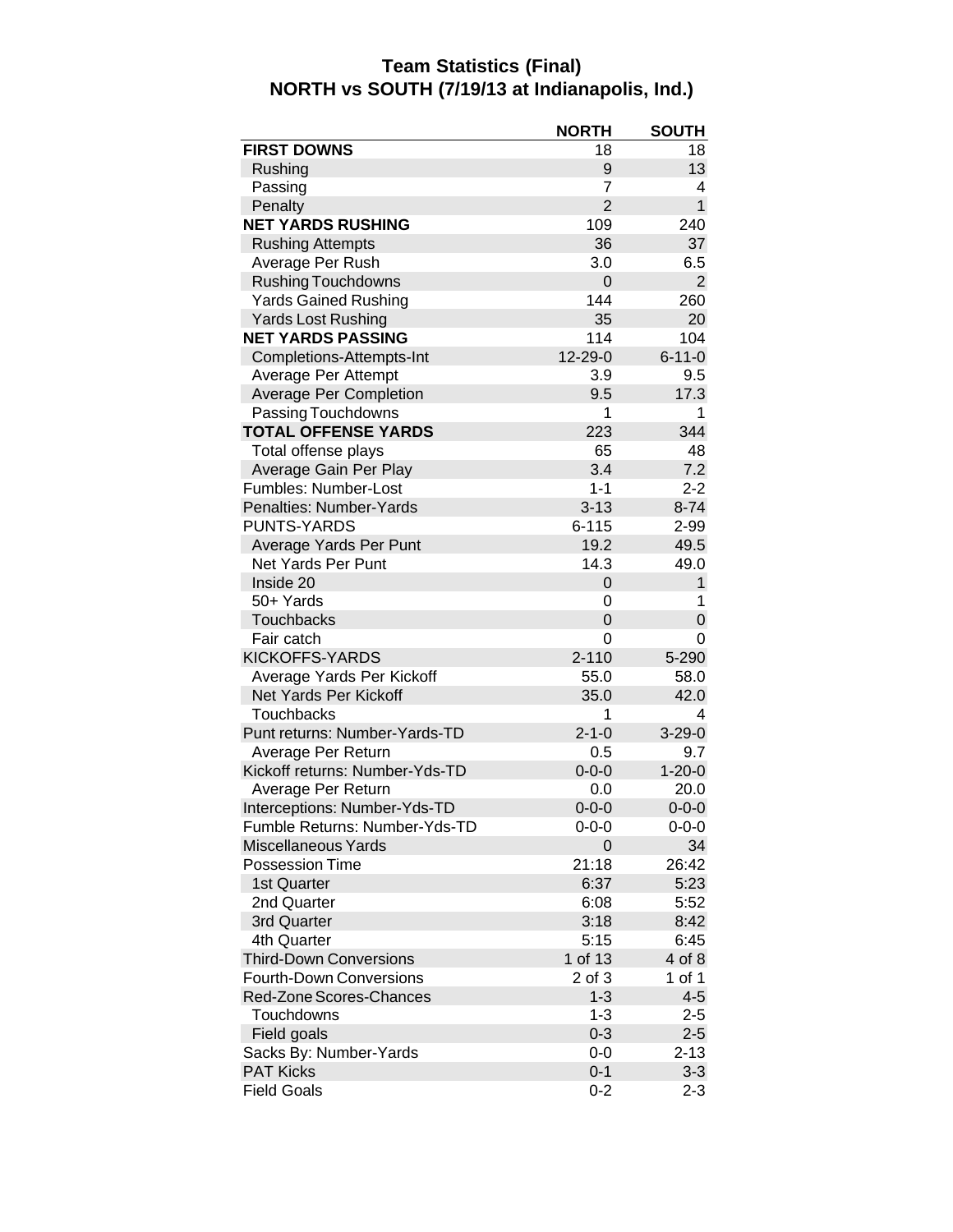## **Individual Statistics (Final) NORTH vs SOUTH (7/19/13 at Indianapolis, Ind.)**

#### **NORTH** SOUTH

| <b>Rushing</b>        |                | No. Gain Loss |             | <b>Net</b>     | TD             | Lg        | Avg            |
|-----------------------|----------------|---------------|-------------|----------------|----------------|-----------|----------------|
| LINNEAR, A.           | 10             | 42            | 2           | 40             | 0              | 8         | 4.0            |
| NICODEMUS, J.         | 7              | 30            | 0           | 30             | 0              | 11        | 4.3            |
| BROWN, Austin         | 4              | 22            | 0           | 22             | 0              | 13        | 5.5            |
| KITTRIDGE, A.         | 3              | 12            | 0           | 12             | 0              | 6         | 4.0            |
| SHEEHAN, Conner       | 4              | 10            | 5           | 5              | 0              | 6         | 1.2            |
| WHITFIELD, M.         | 1              | 5             | 0           | 5              | 0              | 5         | 5.0            |
|                       |                |               |             |                |                |           |                |
| SCHRADER, S.          | 5              | 13            | 15          | $-2$           | 0              | 11        | $-0.4$         |
| ROOZE, Brandon        | 2              | 10            | 13          | -3             | 0              | 10        | $-1.5$         |
| Totals                | 36             | 144           | 35          | 109            | 0              | 13        | 3.0            |
| Passing               |                | C-A-I         | Yds         | TD             | Long           |           | <b>Sack</b>    |
| SHEEHAN, Conner       |                | $8 - 20 - 0$  | 65          | 0              |                | 26        | 1              |
| ROOZE, Brandon        |                | $4 - 9 - 0$   | 49          | 1              |                | 20        | 1              |
| Totals                |                | 12-29-0       | 114         | 1              |                | 26        | $\overline{2}$ |
| <b>Receiving</b>      | No.            | Yards         |             | TD             | Long           |           |                |
| WHITFIELD, M.         | 5              |               | 35          | 1              | 20             |           |                |
|                       |                |               |             |                |                |           |                |
| LINNEAR, A.           | 2              |               | 29          | 0              | 26             |           |                |
| MILLS, Timmy          | 1              |               | 12          | 0              | 12             |           |                |
| SCHNELL, S.           | 1              |               | 12          | 0              | 12             |           |                |
| TROOP, Joe            | 1              |               | 11          | 0              | 11             |           |                |
| SHIDLER, Zach         | 1              |               | 8           | 0              | 8              |           |                |
| ROGERS, Mark          | 1              |               | 7           | 0              | $\overline{7}$ |           |                |
| Totals                | 12             |               | 114         | 1              | 26             |           |                |
| <b>Punting</b>        | No.            | Yds           | Avg         | Long           |                | In20      | ТВ             |
| CHILDRESS, C.         | 5              | 124           | 24.8        |                | 40             | 0         | 0              |
| TEAM                  | 1              | -9            | $-9.0$      |                | 0              | 0         | 0              |
| Totals                | 6              | 115           | 19.2        |                | 40             | 0         | 0              |
|                       |                | Punt          |             | <b>Kickoff</b> |                | Intercept |                |
| <b>Returns</b>        | No Yds         |               | Lg No Yds   |                | $Lg$ No        | Yds       | Lg             |
| COLEMAN, R.           | 1              | 1<br>1        | 0           | 0              | 0              | 0         | 0<br>0         |
| <b>BARRETT, Tim</b>   | 1              | 0<br>0        | 0           | 0              | 0              | 0         | 0<br>0         |
| Totals                | $\overline{2}$ | 1<br>1        | 0           | 0              | 01             | 0         | 0<br>0         |
|                       |                |               |             |                |                |           |                |
|                       |                |               |             |                |                |           |                |
| <b>Field goals</b>    | Qtr            | Time          | <b>Dist</b> |                | <b>Result</b>  |           |                |
| <b>BURTSFIELD, E.</b> | 1st            | 06:46         |             | 35 yards       |                | Missed    |                |
| <b>BURTSFIELD, E.</b> | 4th            | 11:44         |             | 32 yards       |                | Blocked   |                |
|                       |                |               |             |                |                |           |                |
| <b>Kickoffs</b>       | No.            | Yards         |             | Avq            | ΤВ             |           |                |
| BURTSFIELD, E.        | 2              | 110           |             | 55.0           | 1              |           |                |
| All-purpose           | Run            | <b>Rcv</b>    | KR          | PR             |                | IR        | Total          |
| LINNEAR, A.           | 40             | 29            | 0           | 0              |                | 0         | 69             |
| WHITFIELD, M.         | 5              | 35            | 0           | 0              |                | 0         | 40             |
| NICODEMUS, J.         | 30             | 0             | 0           | 0              |                | 0         | 30             |
| BROWN, Austin         | 22             | 0             | 0           | 0              |                | 0         | 22             |
|                       |                |               |             |                |                |           |                |

| <b>Rushing</b>                            | No.                        | <b>Gain Loss</b> |                 |                     | <b>Net</b>     | TD               |                | Lg             | Avg                 |
|-------------------------------------------|----------------------------|------------------|-----------------|---------------------|----------------|------------------|----------------|----------------|---------------------|
| RODRIGUEZ, Alex                           | 10                         | 85               |                 | 6                   | 79             |                  | 0              | 19             | 7.9                 |
| DANIEL, Aaron                             | 6                          | 60               |                 | 0                   | 60             |                  | 2              | 15             | 10.0                |
| RIPP, Ryan                                | 6                          |                  | 57              | 3                   | 54             |                  | 0              | 46             | 9.0                 |
| ALLGOOD, Thomas                           | 7                          | 29               |                 | 0                   | 29             |                  | 0              | 11             | 4.1                 |
| CHRISTEN, Drake                           | 4                          | 20               |                 | 2                   | 18             |                  | 0              | 16             | 4.5                 |
| FURROW, Jon                               | $\overline{c}$             |                  | 8               | 4                   | 4              |                  | 0              | 8              | 2.0                 |
| <b>TEAM</b>                               | $\overline{c}$             |                  | 1               | 5                   | -4             |                  | 0              | 1              | $-2.0$              |
| Totals                                    | 37                         | 260              |                 | 20                  | 240            |                  | $\overline{2}$ | 46             | 6.5                 |
|                                           |                            |                  |                 |                     |                |                  |                |                |                     |
| Passing                                   |                            | $C-A-I$          |                 | Yds                 |                | TD               | Long           |                | Sack                |
| <b>CHRISTEN, Drake</b>                    |                            | $4 - 9 - 0$      |                 |                     | 47             | 0                |                | 17             | 0                   |
| DANIEL, Aaron                             |                            | $2 - 2 - 0$      |                 |                     | 57             | 1                |                | 38             | $\overline{0}$      |
| Totals                                    |                            | $6 - 11 - 0$     |                 | 104                 |                | 1                |                | 38             | 0                   |
| Receiving                                 | No.                        |                  | Yards           |                     | TD             |                  | Long           |                |                     |
| PARRETT, Alex                             |                            | 2                | 43              |                     | 1              |                  | 38             |                |                     |
| BOYER, David                              |                            | 2                | 33              |                     | 0              |                  | 19             |                |                     |
| RODRIGUEZ, Alex                           |                            | 1                |                 | 17                  | 0              |                  | 17             |                |                     |
| ROSS, Tyler                               |                            | 1                | 11              |                     | 0              |                  | 11             |                |                     |
| Totals                                    |                            | $\overline{6}$   | 104             |                     | 1              |                  | 38             |                |                     |
|                                           |                            |                  |                 |                     |                |                  |                |                |                     |
| <b>Punting</b><br>GATESWOOD, M.<br>Totals | No.<br>2<br>$\overline{2}$ |                  | Yds<br>99<br>99 | Avg<br>49.5<br>49.5 |                | Long<br>61<br>61 |                | In20<br>1<br>1 | ΤВ<br>0<br>$\Omega$ |
|                                           |                            |                  |                 |                     |                |                  |                |                |                     |
|                                           |                            | Punt             |                 |                     | <b>Kickoff</b> |                  |                |                | Intercept           |
| <b>Returns</b>                            | No                         | Yds              |                 | Lg No Yds           |                |                  | Lg No Yds      |                | <b>Lg</b>           |
| NICKELL, Mason                            | 1                          | 0                | 0               | 0                   | 0              | 0                | 0              |                | 0<br>0              |
| MOORE, Trey                               | 1                          | 29               | 29              | 0                   | 0              | 0                | 0              |                | 0<br>0              |
| NELSON, Dakota                            | 1                          | 0                | 0               | 0                   | 0              | 0                | 0              |                | 0<br>0              |
| RIPP, Ryan                                | 0                          | 0                | 0               | 1                   | 20             | 20               | 0              |                | 0<br>$\overline{0}$ |
| <b>Totals</b>                             | 3                          | 29               | 29              | 1                   | 20             | 20 <sub>l</sub>  | 0              |                | 0<br>0              |
| <b>Field goals</b>                        | Qtr                        | <b>Time</b>      |                 | <b>Dist</b>         |                |                  | <b>Result</b>  |                |                     |
| OAKES, Griffin                            | 2nd                        | 06:54            |                 |                     | 26 yards       |                  | Good           |                |                     |
| OAKES, Griffin                            | 2nd                        | 00:00            |                 |                     | 43 yards       |                  | Missed         |                |                     |
| OAKES, Griffin                            | 4th                        | 08:29            |                 |                     | 23 yards       |                  | Good           |                |                     |
| <b>Kickoffs</b>                           | No.                        |                  | Yards           |                     | Avg            | TВ               |                | OВ             |                     |
| OAKES, Griffin                            | 5                          |                  | 290             |                     | 58.0           |                  | 4              |                |                     |
| All-purpose                               | Run                        |                  | Rcv             | ΚR                  |                | PR               | IR             |                | <b>Total</b>        |
| RODRIGUEZ, Alex                           | 79                         |                  | 17              | 0                   |                | 0                | 0              |                | 96                  |
| RIPP, Ryan<br>DANIEL, Aaron               |                            | 54               | 0               | 20                  |                | 0                | 0              |                | 74                  |

PARRETT, Alex 0 43 0 0 0 43

FUMBLES: NORTH-BARRETT, Tim 1-1. SOUTH-NELSON, Dakota 1-1; NICKELL, Mason 1-1.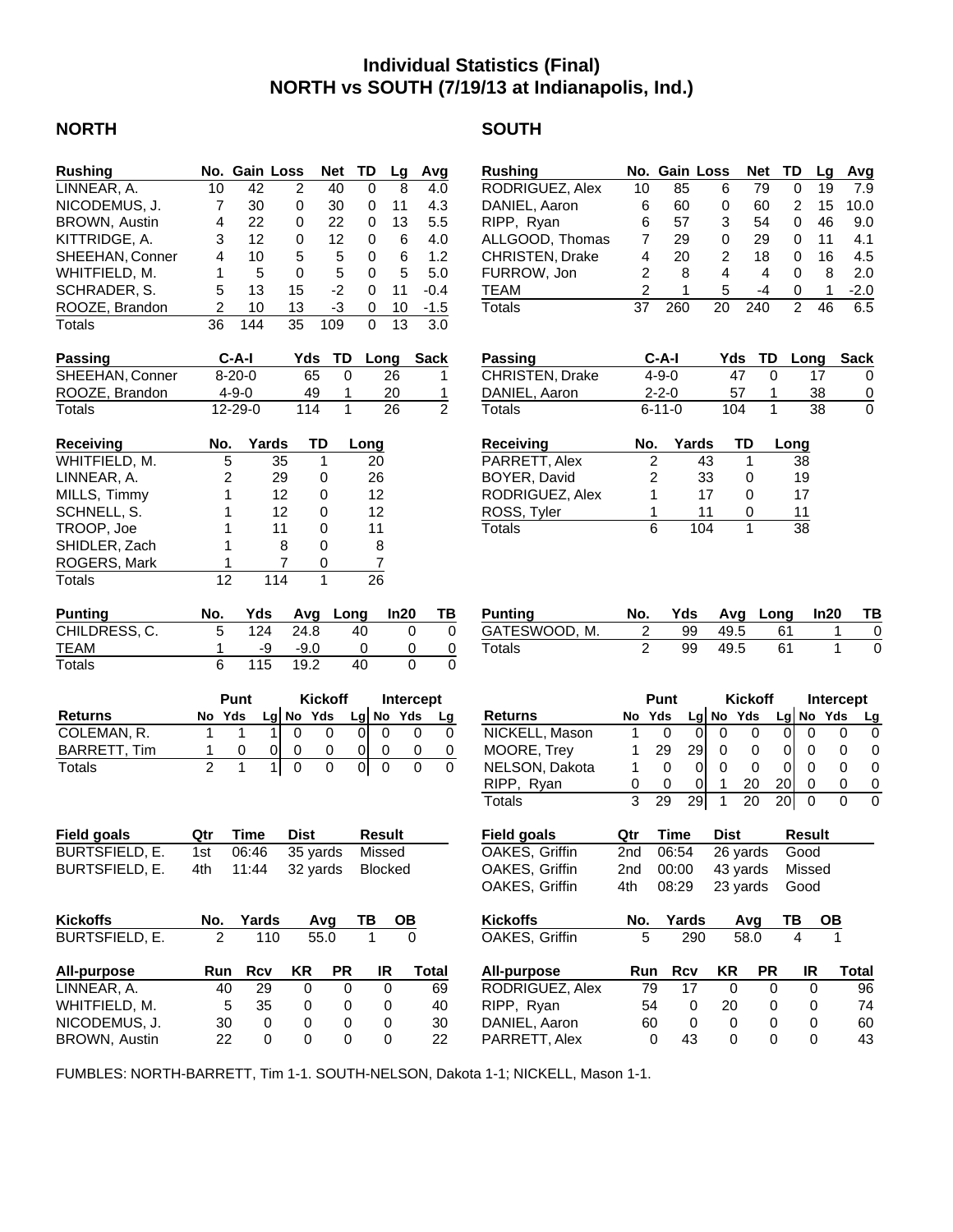#### **Defensive Statistics (Final) NORTH vs SOUTH (7/19/13 at Indianapolis, Ind.)**

|    | ## NORTH                | Solo              | Ast                  |                      | <b>Total Sacks-Yds</b>                   | <b>TFL-Yds</b>           | FF                       | <b>FR-Yds</b>            | Int-Yds        | <b>BrUp</b>              | <b>Blks</b>                 | QBH            |
|----|-------------------------|-------------------|----------------------|----------------------|------------------------------------------|--------------------------|--------------------------|--------------------------|----------------|--------------------------|-----------------------------|----------------|
|    | 50 CORCORAN, Ross       | 4                 | $\mathbf{1}$         | 5                    |                                          | $1.0 - 5$                |                          |                          |                |                          |                             |                |
|    | 40 HOPSON, Torre        | 3                 | 2                    | 5                    |                                          | $0.5 - 3$                |                          |                          |                |                          |                             |                |
|    | 26 MASON, Michael       | $\overline{4}$    | $\mathbf 0$          | 4                    |                                          | $\blacksquare$           |                          |                          |                |                          |                             |                |
|    | 96 LACEY-BLACKWELL      | 3                 | $\mathbf{0}$         | 3                    |                                          | $2.0 - 3$                | $\overline{\phantom{a}}$ |                          |                |                          |                             |                |
| 4  | DUANE, Michael          | $\overline{2}$    | 1                    | 3                    | $\blacksquare$                           | L,                       | ÷,                       | ä,                       | $\blacksquare$ | $\blacksquare$           | $\blacksquare$              |                |
|    | 62 SKIBINSKI, Q.        | $\mathbf{1}$      | 2                    | 3                    |                                          | $\blacksquare$           | $\blacksquare$           |                          |                |                          |                             |                |
|    | 16 BROWN, Austin        | $\overline{c}$    | $\mathbf 0$          | $\overline{c}$       | $\overline{\phantom{a}}$                 | $\blacksquare$           | $\blacksquare$           |                          |                | $\blacksquare$           | $\overline{\phantom{a}}$    |                |
|    | 72 BOYD, Kali           | $\overline{2}$    | $\overline{0}$       | $\overline{c}$       |                                          | $1.0 - 4$                | $\overline{\phantom{a}}$ |                          |                |                          |                             |                |
|    | 54 HURFORD, Matt        | $\overline{2}$    | $\Omega$             | $\overline{2}$       |                                          |                          |                          |                          |                |                          |                             |                |
|    | 24 COLEMAN, R.          | $\mathbf{1}$      | $\Omega$             | $\mathbf{1}$         |                                          |                          |                          |                          |                |                          |                             |                |
|    | 28 ADAMS, Tanner        | 1                 | 0                    | $\mathbf{1}$         | $\blacksquare$                           | $1.0 - 2$                | $\blacksquare$           | $\overline{\phantom{a}}$ | $\blacksquare$ | $\blacksquare$           | $\blacksquare$              |                |
|    | 10 SCHRADER, S.         | $\mathbf{1}$      | $\mathbf{0}$         | $\mathbf{1}$         |                                          |                          |                          |                          |                |                          |                             |                |
|    | 94 DAGGY, Samuel        | $\mathbf{1}$      | $\Omega$             | $\mathbf{1}$         |                                          |                          |                          |                          |                |                          | $\blacksquare$              |                |
|    | 22 BARRETT, Tim         | $\mathbf{1}$      | $\Omega$             | $\mathbf{1}$         |                                          |                          |                          |                          |                |                          |                             |                |
|    | 70 COLLINS, R.          | 0                 | $\mathbf{1}$         | 1                    | ÷,                                       | $0.5 - 3$                |                          |                          | $\blacksquare$ | $\overline{a}$           | $\sim$                      |                |
|    | 44 STANISCI, Luke       | $\overline{0}$    | $\mathbf{1}$         | $\mathbf{1}$         |                                          |                          | $\overline{a}$           |                          |                |                          |                             |                |
|    | 92 CHILDRESS, C.        | $\Omega$          | $\Omega$             | $\Omega$             | $\blacksquare$                           | $\blacksquare$           | $\blacksquare$           | $\blacksquare$           |                | 1                        | $\blacksquare$              |                |
| T. | <b>TEAM</b>             | $\mathbf 0$       | $\boldsymbol{0}$     | $\mathbf 0$          |                                          |                          | $\overline{\phantom{a}}$ | $2 - 0$                  |                | $\overline{\phantom{a}}$ |                             |                |
|    | <b>Totals</b>           | 28                | 8                    | $\overline{36}$      | $0.0 - 0$                                | $6.0 - 20$               | $\Omega$                 | $2 - 0$                  | $0 - 0$        | $\mathbf{1}$             | $\Omega$                    | $\overline{0}$ |
|    | ## SOUTH                | Solo              | Ast                  |                      |                                          | <b>TFL-Yds</b>           | FF                       | <b>FR-Yds</b>            | Int-Yds        | <b>BrUp</b>              |                             |                |
|    |                         |                   |                      | 8                    | <b>Total Sacks-Yds</b><br>$\blacksquare$ | $2.0 - 11$               | ä,                       |                          |                | $\overline{a}$           | <b>Blks</b><br>$\mathbf{r}$ | QBH            |
|    |                         |                   |                      |                      |                                          |                          |                          |                          |                |                          |                             |                |
|    | 99 JOHNSON, D.          | $\overline{4}$    | $\overline{4}$       |                      |                                          |                          |                          |                          |                |                          |                             |                |
|    | 43 ASH, Shaquille       | 6                 | $\mathbf{1}$         | $\overline{7}$       | $\overline{\phantom{a}}$                 | $1.0 - 3$                | $\overline{\phantom{a}}$ |                          |                |                          | $\overline{\phantom{a}}$    |                |
|    | 47 LUDWIG, Conner       | $\overline{c}$    | 3                    | 5                    | $\blacksquare$                           |                          | $\blacksquare$           |                          |                | 1                        | $\sim$                      |                |
|    | 55 RUNNEBOHM, E.        | 3                 | $\mathbf{1}$         | $\overline{4}$       |                                          | $2.0 - 11$               | $\blacksquare$           |                          |                |                          |                             |                |
|    | 49 SPEARS, Andy         | $\overline{c}$    | $\overline{2}$       | 4                    |                                          |                          |                          |                          |                |                          | 1                           |                |
|    | 97 JONES, Armond        | $\overline{2}$    | 2                    | $\overline{4}$       | $1.0 - 13$                               | $1.0 - 13$               | $\overline{\phantom{a}}$ |                          |                |                          | $\overline{\phantom{a}}$    |                |
|    | 95 MOORE, Cody          | 1                 | 3                    | 4                    | $\overline{a}$                           |                          | $\blacksquare$           | ÷.                       | $\overline{a}$ | $\blacksquare$           | $\mathbf{r}$                |                |
|    | 39 RILEY, Seth          | $\overline{2}$    | $\mathbf{1}$         | 3                    |                                          |                          |                          |                          |                |                          | $\mathbf{1}$                |                |
|    | 93 RICHARDT, D.         | $\mathbf{1}$      | $\overline{2}$       | 3                    | $\blacksquare$                           |                          |                          |                          |                | $\overline{\phantom{a}}$ | $\overline{\phantom{a}}$    |                |
|    | 75 LITTLE, Austin       | $\overline{2}$    | $\mathbf{0}$         | $\overline{c}$       |                                          |                          | $\overline{\phantom{a}}$ |                          |                |                          |                             |                |
|    | 25 FURROW, Jon          | 2                 | $\mathbf 0$          | $\overline{c}$       |                                          |                          |                          |                          |                |                          | $\overline{a}$              |                |
|    | 91 MALONE, Tyler        | $\mathbf{1}$      | $\mathbf{1}$         | $\overline{c}$       | $1.0 - 0$                                |                          | $\blacksquare$           |                          |                | $\mathbf{1}$             | $\overline{\phantom{a}}$    |                |
|    | 13 JOHNSON, Cole        | 0                 | $\overline{c}$       | $\overline{c}$       | $\blacksquare$                           | $\blacksquare$           | $\blacksquare$           | $\frac{1}{2}$            | $\overline{a}$ | $\blacksquare$           | $\blacksquare$              | $\blacksquare$ |
|    | 33 NICKELL, Mason       | $\mathbf{1}$      | $\mathbf 0$          | $\mathbf{1}$         |                                          |                          |                          |                          |                |                          |                             |                |
|    | 41 GOBERT, Nick         | $\mathbf{1}$      | $\mathbf 0$          | 1                    | $\blacksquare$                           |                          |                          |                          |                | $\blacksquare$           | $\blacksquare$              |                |
|    | 69 WATTS, Cody          | $\mathbf{1}$      | $\overline{0}$       | $\mathbf{1}$         |                                          |                          |                          |                          |                |                          |                             |                |
|    | 23 ISCH, Garrett        | 1                 | $\Omega$             | 1                    | $\blacksquare$                           |                          |                          |                          | $\blacksquare$ | $\overline{a}$           | $\blacksquare$              |                |
|    | 51 SMITH, Garrett       | 0                 | $\mathbf{1}$         | $\mathbf{1}$         |                                          |                          | $\blacksquare$           |                          |                |                          | $\overline{\phantom{a}}$    |                |
|    | 37 HARRIS, Aaron        | 0                 | 1                    | 1                    | $\overline{\phantom{a}}$                 | $\overline{\phantom{a}}$ | $\blacksquare$           | $\frac{1}{2}$            | $\blacksquare$ | $\blacksquare$           | $\overline{\phantom{a}}$    |                |
|    | 21 MOORE, Trey          | 0                 | $\mathbf{1}$         | $\mathbf{1}$         |                                          |                          |                          |                          |                | $\overline{2}$           | $\blacksquare$              |                |
| 5  | NELSON, Dakota          | 0                 | 1                    | $\mathbf{1}$         |                                          |                          |                          |                          |                |                          | $\blacksquare$              |                |
|    | T TEAM<br><b>Totals</b> | $\mathbf 0$<br>32 | $\overline{0}$<br>26 | $\overline{0}$<br>58 | $2.0 - 13$                               | $6.0 - 38$               | 0                        | $1 - 0$<br>$1-0$         | $0-0$          | 4                        | $\overline{2}$              | $\mathbf 0$    |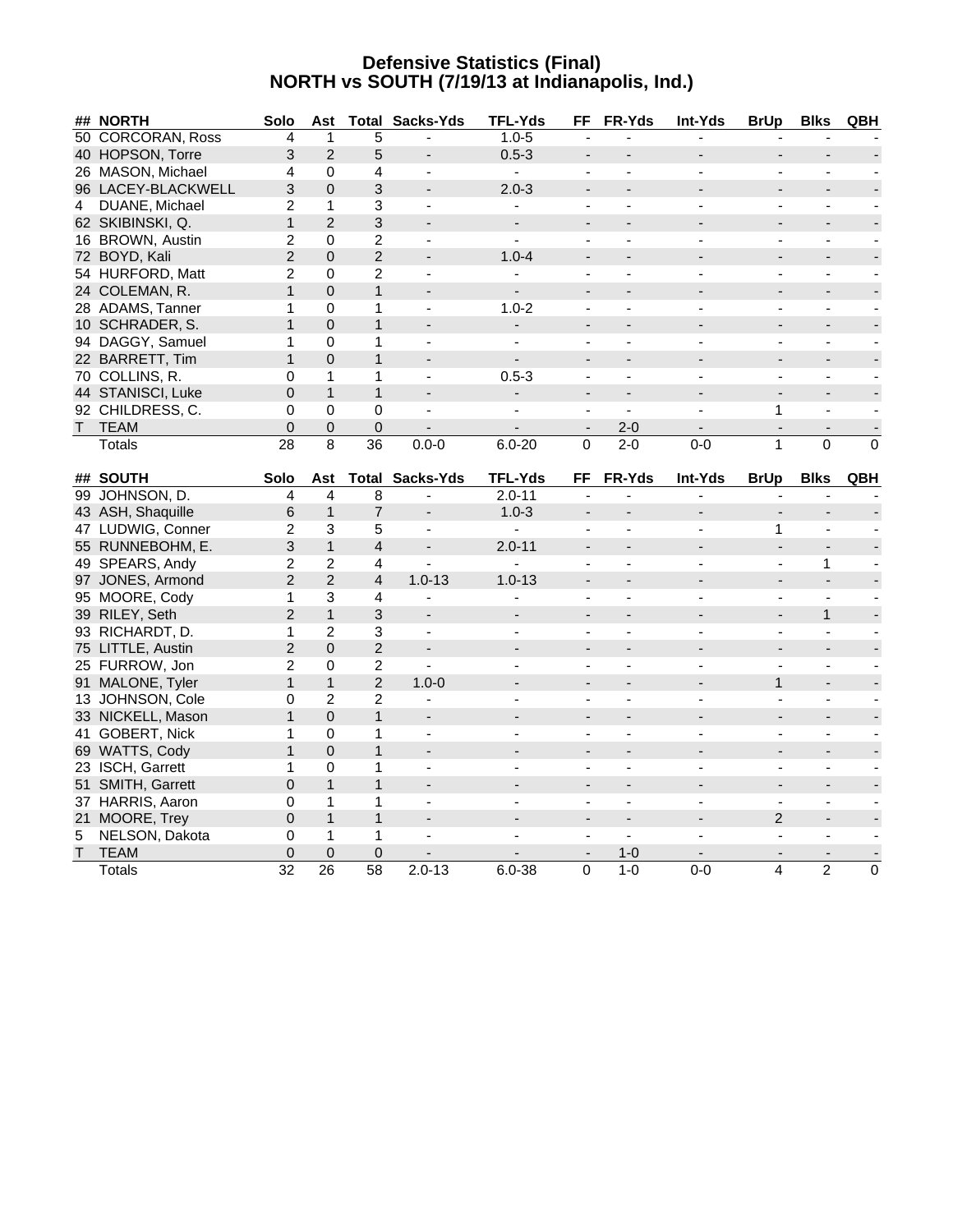#### **Participation Report (Final) NORTH vs SOUTH (7/19/13 at Indianapolis, Ind.)**

NORTH: 2-ROOZE, Brandon, 4-DUANE, Michael, 6-MILLS, Timmy, 10-SCHRADER, S., 14-SHEEHAN, Conner, 16-BROWN, Austin, 18-WHITFIELD, M., 20-ROGERS, Mark, 22-BARRETT, Tim, 24-COLEMAN, R., 26-MASON, Michael, 28-ADAMS, Tanner, 30-NICODEMUS, J., 34-KITTRIDGE, A., 36-LINNEAR, A., 38-BURTSFIELD, E., 40-HOPSON, Torre, 44-STANISCI, Luke, 50-CORCORAN, Ross, 54-HURFORD, Matt, 62-SKIBINSKI, Q., 70-COLLINS, R., 72-BOYD, Kali, 80-SHIDLER, Zach, 82-SCHNELL, S., 84-TROOP, Joe, 92-CHILDRESS, C., 94-DAGGY, Samuel, 96-LACEY-BLACKWELL.

SOUTH: 3-DANIEL, Aaron, 5-NELSON, Dakota, 7-OAKES, Griffin, 9-GATESWOOD, M., 11-CHRISTEN, Drake, 13-JOHNSON, Cole, 21-MOORE, Trey, 23-ISCH, Garrett, 25-FURROW, Jon, 27-ALLGOOD, Thomas, 29-RODRIGUEZ, Alex, 33-NICKELL, Mason, 35-RIPP, Ryan, 37-HARRIS, Aaron, 39-RILEY, Seth, 41-GOBERT, Nick, 43-ASH, Shaquille, 47-LUDWIG, Conner, 49-SPEARS, Andy, 51-SMITH, Garrett, 55-RUNNEBOHM, E., 69-WATTS, Cody, 75-LITTLE, Austin, 85-ROSS, Tyler, 87-BOYER, David, 89-PARRETT, Alex, 91-MALONE, Tyler, 93-RICHARDT, D., 95-MOORE, Cody, 97-JONES, Armond, 99-JOHNSON, D..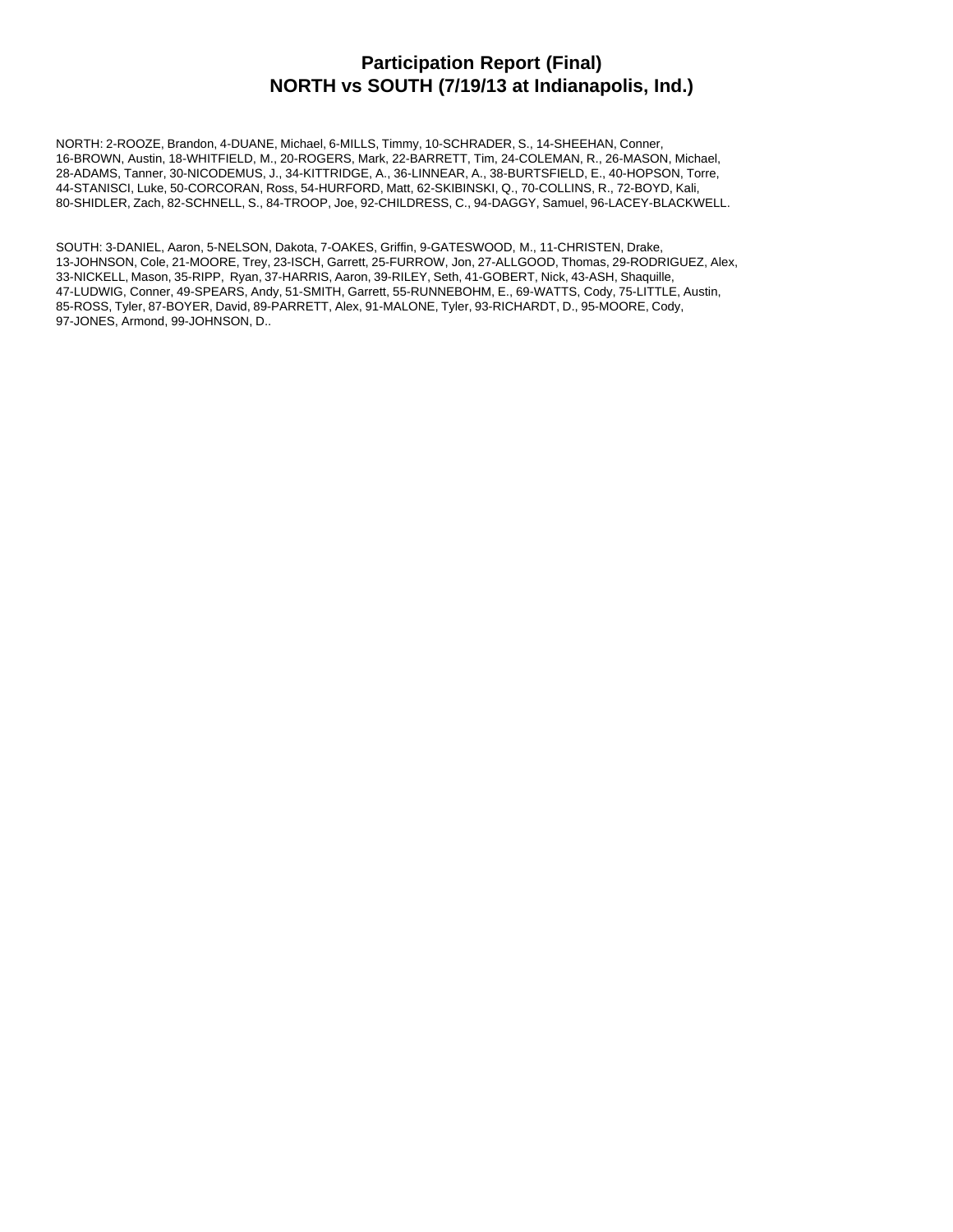# **Drive Chart (By Team) (Final) NORTH vs SOUTH (7/19/13 at Indianapolis, Ind.)**

|              |                 |                 | <b>Drive Started</b> |                 |                 |       | <b>Drive Ended</b>       | <b>Consumed</b>     |            |  |
|--------------|-----------------|-----------------|----------------------|-----------------|-----------------|-------|--------------------------|---------------------|------------|--|
| Team         | Qtr             | <b>Spot</b>     | Time                 | <b>Obtained</b> | <b>Spot</b>     | Time  | <b>How lost</b>          | - Yds<br>ΡI         | <b>TOP</b> |  |
| <b>NORTH</b> | 1st             | N34             | 10:57                | Punt            | S <sub>18</sub> | 06:46 | Missed FG                | 48<br>11<br>$\sim$  | 4:11       |  |
| <b>NORTH</b> |                 | N <sub>20</sub> | 02:26                | <b>Kickoff</b>  | S <sub>00</sub> | 10:18 | <i><b>*TOUCHDOWN</b></i> | $-80$<br>11         | 4:08       |  |
| <b>NORTH</b> | 2 <sub>nd</sub> | <b>N07</b>      | 00:00                | Punt            | N <sub>07</sub> | 09:08 | Fumble                   | 0<br>- 0            | 0:00       |  |
| <b>NORTH</b> |                 | N <sub>20</sub> | 06:54                | <b>Kickoff</b>  | N <sub>35</sub> | 05:07 | Punt                     | $5 - 15$            | 1:47       |  |
| <b>NORTH</b> |                 | <b>S31</b>      | 05:07                | Fumble          | S38             | 02:28 | Punt                     | (7)<br>3<br>٠       | 2:39       |  |
| <b>NORTH</b> |                 | N <sub>20</sub> | 00:00                | Missed FG       | <b>N20</b>      | 00:00 | End of half              | 8<br>$-0$           | 0:00       |  |
| <b>NORTH</b> | 3rd             | N <sub>20</sub> | 03:18                | Kickoff         | S <sub>15</sub> | 11:44 | Missed FG                | 13<br>-65<br>$\sim$ | 3:34       |  |
| <b>NORTH</b> | 4th             | <b>N20</b>      | 08:29                | <b>Kickoff</b>  | N <sub>24</sub> | 06:49 | Punt                     | $3 - 4$             | 1:40       |  |
| <b>NORTH</b> |                 | N <sub>10</sub> | 06:38                | Kickoff         | N <sub>12</sub> | 05:37 | Punt                     | $3 - 2$             | 1:01       |  |
| <b>NORTH</b> |                 | N <sub>25</sub> | 05:37                | Punt            | N <sub>25</sub> | 05:05 | Punt                     | $3 - 0$             | 0:32       |  |
| <b>NORTH</b> |                 | N45             | 05:05                | Fumble          | S <sub>29</sub> | 03:20 | Downs                    | 7 - 26              | 1:45       |  |

|                        | 1st     | 2nd     | 3rd             | 4th             | 1st             | 2nd             |                 |
|------------------------|---------|---------|-----------------|-----------------|-----------------|-----------------|-----------------|
| <b>NORTH</b>           | Qtr     | Qtr     | Qtr             | Qtr             | Half            | Half            | Total           |
| Time of possession     | 06:37   | 06:08   | 03:18           | 05:15           | 12:45           | 08:33           | 21:18           |
| 3rd down conversions   | $0 - 2$ | $0 - 3$ | $1 - 2$         | $0 - 6$         | $0 - 5$         | 1-8             | $1 - 13$        |
| Average field position | N27     | N44     | N <sub>20</sub> | N <sub>25</sub> | N <sub>35</sub> | N <sub>24</sub> | N <sub>29</sub> |
| 4th down conversions   | 1-1     | $1 - 1$ | 0-0             | $0 - 1$         | $2 - 2$         | $0 - 1$         | $2 - 3$         |

|              |     |                 |       | <b>Drive Started</b> |                 |       | <b>Drive Ended</b>       | <b>Consumed</b>    |             |  |
|--------------|-----|-----------------|-------|----------------------|-----------------|-------|--------------------------|--------------------|-------------|--|
| Team         | Qtr | <b>Spot</b>     | Time  | <b>Obtained</b>      | <b>Spot</b>     | Time  | <b>How lost</b>          | - Yds<br>ΡI        | TOP         |  |
| <b>SOUTH</b> | 1st | S20             | 12:00 | Kickoff              | S29             | 10:57 | Punt                     | 3<br>-9            | 1:03        |  |
| <b>SOUTH</b> |     | <b>S20</b>      | 06:46 | Missed FG            | <b>N00</b>      | 02:26 | *TOUCHDOWN               | 9<br>$-80$         | 4:20        |  |
| <b>SOUTH</b> | 2nd | <b>S30</b>      | 10:12 | Kickoff              | S32             | 09:08 | Punt                     | 3<br>$-2$          | 1:04        |  |
| <b>SOUTH</b> |     | <b>N07</b>      | 09:08 | Fumble               | N <sub>09</sub> | 06:54 | *FIELD GOAL              | 3<br>(2)<br>$\sim$ | 2:14.       |  |
| <b>SOUTH</b> |     | S31             | 00:00 | Punt                 | S31             | 05:07 | Fumble                   | 0<br>- 0           | 0:00        |  |
| <b>SOUTH</b> |     | <b>S22</b>      | 02:28 | Punt                 | N <sub>26</sub> | 00:00 | Missed FG                | 9<br>$-52$         | 2:28        |  |
| <b>SOUTH</b> | 3rd | <b>S43</b>      | 08:10 | Punt                 | <b>N00</b>      | 03:18 | <i><b>*TOUCHDOWN</b></i> | 8<br>- 57          | 4:52        |  |
| <b>SOUTH</b> | 4th | <b>S15</b>      | 11:44 | Missed FG            | N <sub>06</sub> | 08:29 | *FIELD GOAL              | $9 - 79$           | 3:15.       |  |
| <b>SOUTH</b> |     | N <sub>15</sub> | 06:49 | Punt                 | N <sub>00</sub> | 06:39 | <i><b>*TOUCHDOWN</b></i> | 2<br>- 15          | $0:10^{-7}$ |  |
| <b>SOUTH</b> |     | N45             | 00:00 | Punt                 | N45             | 05:05 | Fumble                   | $\Omega$<br>- 0    | 0:00        |  |
| <b>SOUTH</b> |     | S <sub>29</sub> | 03:20 | Downs                | <b>N06</b>      | 00:00 |                          | 5<br>65<br>$\sim$  | 3:20        |  |

|                        | 1st             | 2nd     | 3rd     | 4th     | 1st     | 2nd     |                 |
|------------------------|-----------------|---------|---------|---------|---------|---------|-----------------|
| <b>SOUTH</b>           | Qtr             | Qtr     | Qtr     | Qtr     | Half    | Half    | Total           |
| Time of possession     | 05:23           | 05:52   | 08:42   | 06:45   | 11:15   | 15:27   | 26:42           |
| 3rd down conversions   | $1 - 3$         | $1 - 2$ | $1 - 1$ | $1 - 2$ | $2 - 5$ | $2 - 3$ | $4 - 8$         |
| Average field position | S <sub>20</sub> | S48     | S43     | S43     | S37     | S43     | S <sub>39</sub> |
| 4th down conversions   | 1-1             | 0-0     | 0-0     | $0 - 0$ | 1-1     | $0 - 0$ | $1 - 1$         |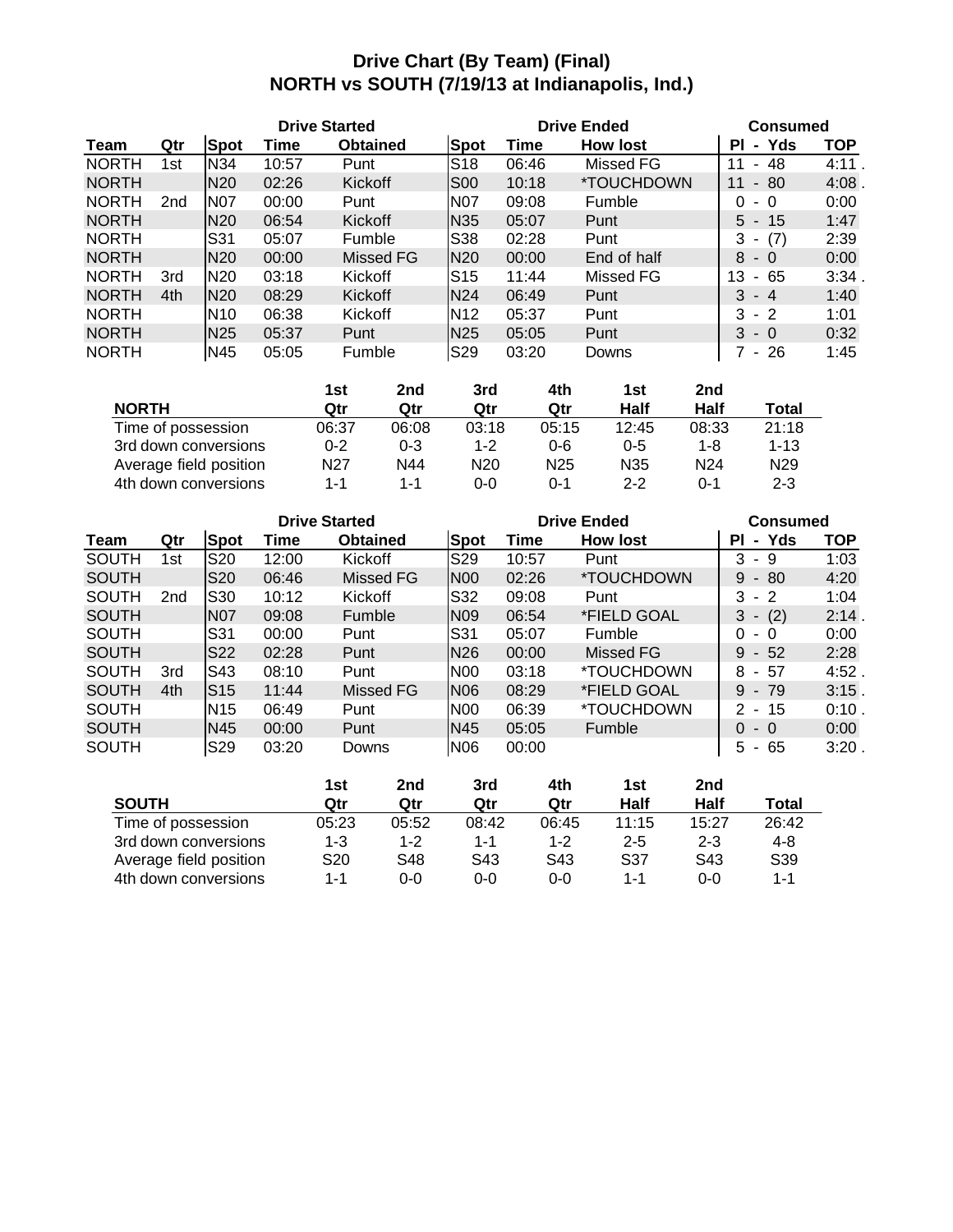#### **Drive Chart (By Quarter) (Final) NORTH vs SOUTH (7/19/13 at Indianapolis, Ind.)**

| <b>Drive Started</b> |     |                 |       |                 |                 |       | <b>Drive Ended</b> | <b>Consumed</b>                           |            |  |
|----------------------|-----|-----------------|-------|-----------------|-----------------|-------|--------------------|-------------------------------------------|------------|--|
| Team                 | Qtr | <b>Spot</b>     | Time  | <b>Obtained</b> | <b>Spot</b>     | Time  | <b>How lost</b>    | Yds<br>PI<br>$\blacksquare$               | <b>TOP</b> |  |
| <b>SOUTH</b>         | 1st | S20             | 12:00 | Kickoff         | S29             | 10:57 | Punt               | 3<br>- 9                                  | 1:03       |  |
| <b>NORTH</b>         |     | N34             | 10:57 | Punt            | S <sub>18</sub> | 06:46 | <b>Missed FG</b>   | 48<br>11<br>$\overline{\phantom{a}}$      | 4:11.      |  |
| <b>SOUTH</b>         |     | S20             | 06:46 | Missed FG       | <b>N00</b>      | 02:26 | *TOUCHDOWN         | 80<br>9<br>$\blacksquare$                 | 4:20       |  |
| <b>NORTH</b>         |     | N20             | 02:26 | Kickoff         | <b>S00</b>      | 10:18 | *TOUCHDOWN         | 80<br>11<br>$\blacksquare$                | 4:08.      |  |
| <b>SOUTH</b>         | 2nd | S30             | 10:12 | Kickoff         | S32             | 09:08 | Punt               | 3<br>$\overline{2}$<br>$\blacksquare$     | 1:04       |  |
| <b>NORTH</b>         |     | <b>N07</b>      | 00:00 | Punt            | <b>N07</b>      | 09:08 | Fumble             | $-0$<br>$\overline{0}$                    | 0:00       |  |
| <b>SOUTH</b>         |     | N07             | 09:08 | Fumble          | N <sub>09</sub> | 06:54 | *FIELD GOAL        | 3<br>(2)<br>٠                             | 2:14.      |  |
| <b>NORTH</b>         |     | N <sub>20</sub> | 06:54 | Kickoff         | <b>N35</b>      | 05:07 | Punt               | $5 - 15$                                  | 1:47       |  |
| <b>SOUTH</b>         |     | S31             | 00:00 | Punt            | S31             | 05:07 | Fumble             | 0<br>$\Omega$<br>$\overline{\phantom{a}}$ | 0:00       |  |
| <b>NORTH</b>         |     | S31             | 05:07 | Fumble          | S38             | 02:28 | Punt               | $3 -$<br>(7)                              | 2:39       |  |
| <b>SOUTH</b>         |     | S22             | 02:28 | Punt            | N26             | 00:00 | Missed FG          | 9<br>52<br>$\blacksquare$                 | 2:28       |  |
| <b>NORTH</b>         |     | N <sub>20</sub> | 00:00 | Missed FG       | N <sub>20</sub> | 00:00 | End of half        | 8<br>$\overline{0}$<br>$\sim$             | 0:00       |  |
| <b>SOUTH</b>         | 3rd | S43             | 08:10 | Punt            | <b>N00</b>      | 03:18 | *TOUCHDOWN         | 8<br>57<br>$\sim$                         | 4:52.      |  |
| <b>NORTH</b>         |     | N20             | 03:18 | Kickoff         | S <sub>15</sub> | 11:44 | <b>Missed FG</b>   | 13<br>65<br>$\overline{\phantom{a}}$      | 3:34.      |  |
| <b>SOUTH</b>         | 4th | S <sub>15</sub> | 11:44 | Missed FG       | N06             | 08:29 | *FIELD GOAL        | 79<br>9<br>$\blacksquare$                 | $3:15$ .   |  |
| <b>NORTH</b>         |     | N <sub>20</sub> | 08:29 | Kickoff         | <b>N24</b>      | 06:49 | Punt               | 3<br>$-4$                                 | 1:40       |  |
| <b>SOUTH</b>         |     | N <sub>15</sub> | 06:49 | Punt            | <b>N00</b>      | 06:39 | *TOUCHDOWN         | 2 -<br>15                                 | 0:10.      |  |
| <b>NORTH</b>         |     | N <sub>10</sub> | 06:38 | Kickoff         | N <sub>12</sub> | 05:37 | Punt               | 3<br>$-2$                                 | 1:01       |  |
| <b>NORTH</b>         |     | N <sub>25</sub> | 05:37 | Punt            | N <sub>25</sub> | 05:05 | Punt               | 3<br>$-0$                                 | 0:32       |  |
| <b>SOUTH</b>         |     | N45             | 00:00 | Punt            | N45             | 05:05 | Fumble             | $\Omega$<br>$-0$                          | 0:00       |  |
| <b>NORTH</b>         |     | N45             | 05:05 | Fumble          | S29             | 03:20 | Downs              | 26<br>7<br>$\blacksquare$                 | 1:45       |  |
| <b>SOUTH</b>         |     | S29             | 03:20 | Downs           | <b>N06</b>      | 00:00 |                    | $5 - 65$                                  | 3:20.      |  |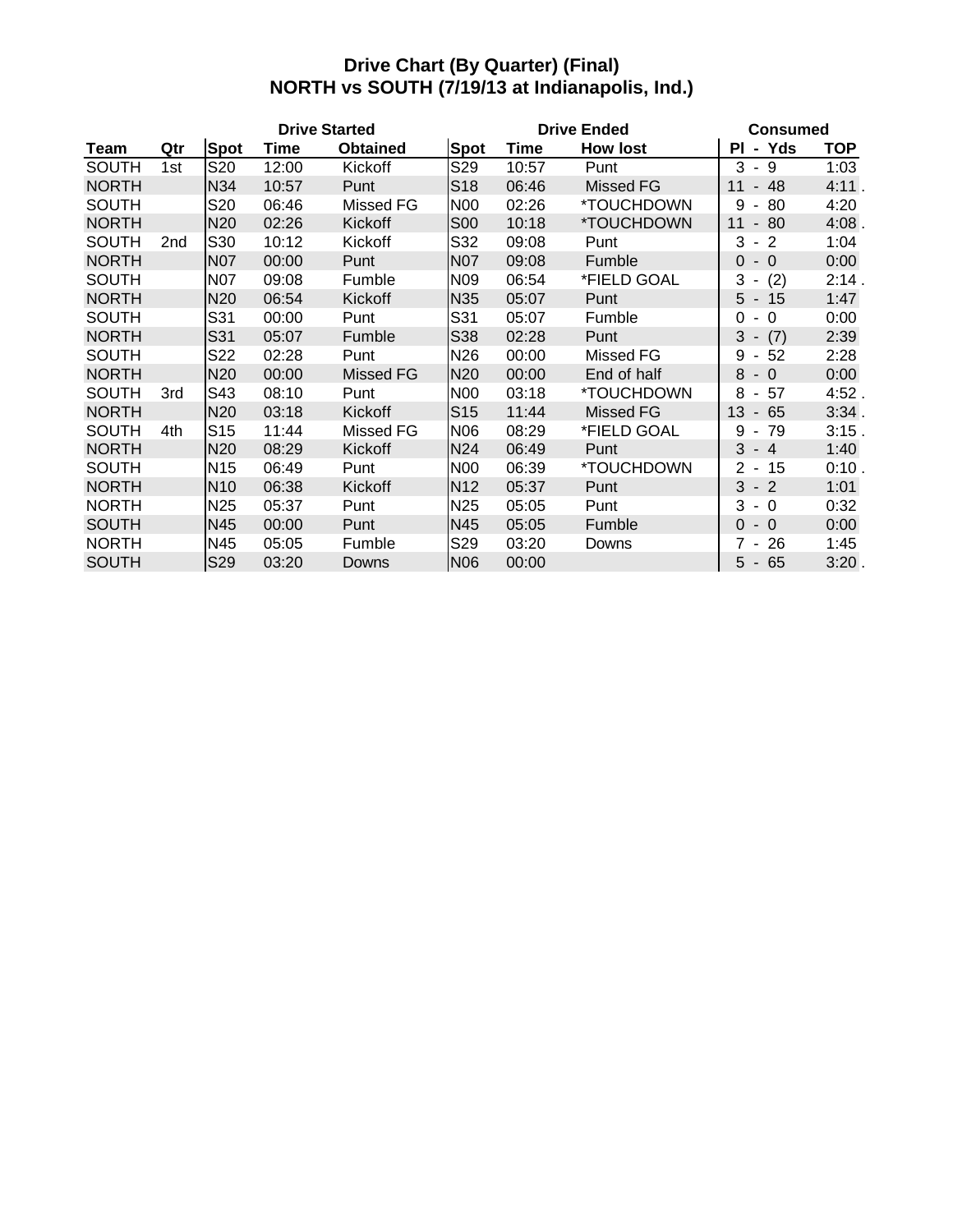#### **Play-by-Play Summary (1st quarter) NORTH vs SOUTH (7/19/13 at Indianapolis, Ind.)**

|          |               |                             | North wins toss and defers. South will reiceve at S goal.                                                   |                |
|----------|---------------|-----------------------------|-------------------------------------------------------------------------------------------------------------|----------------|
|          |               |                             | BURTSFIELD, E. kickoff 60 yards to the SOUTH0, touchback.                                                   |                |
|          | $1 - 10$      | South 20                    | CHRISTEN, Drake pass incomplete to PARRETT, Alex.                                                           |                |
|          | $2 - 10$      | South 20                    | RIPP, Ryan rush for 4 yards to the SOUTH24 (SKIBINSKI, Q.; STANISCI, Luke).                                 |                |
|          | 3-6           | South 24                    | CHRISTEN, Drake pass complete to PARRETT, Alex for 5 yards to the SOUTH29 (MASON,                           |                |
|          |               |                             | Michael).                                                                                                   |                |
|          | 4-1           | South 29                    | GATESWOOD, M. punt 38 yards to the NORTH33, COLEMAN, R. return 1 yards to the NORTH34.                      |                |
|          |               |                             | 3 plays, 9 yards, 1:03                                                                                      |                |
|          |               | NORTH drive start at 10:57. |                                                                                                             |                |
|          | 1-10 North 34 |                             | SHEEHAN, Conner pass complete to LINNEAR, A. for 26 yards to the SOUTH40, 1ST DOWN NORTH<br>(SPEARS, Andy). | P <sub>1</sub> |
| 1-10     | South 40      |                             | LINNEAR, A. rush for 5 yards to the SOUTH35 (ASH, Shaquille: JOHNSON, D.).                                  |                |
| $2 - 5$  | South 35      |                             | LINNEAR, A. rush for 4 yards to the SOUTH31 (MOORE, Cody;LUDWIG, Conner).                                   |                |
| 3-1      | South 31      |                             | SCHRADER, S. rush for no gain to the SOUTH31 (JOHNSON, Cole; MOORE, Cody).                                  |                |
| $4 - 1$  | South 31      |                             | SCHRADER, S. rush for 2 yards to the SOUTH29, 1ST DOWN NORTH (MOORE, Cody;LUDWIG, Conner).                  | R <sub>2</sub> |
| $1 - 10$ | South 29      |                             | KITTRIDGE, A. rush for 4 yards to the SOUTH25 (JOHNSON, D.;LUDWIG, Conner).                                 |                |
| 2-6      | South 25      |                             | SHEEHAN, Conner pass complete to SCHNELL, S. for 12 yards to the SOUTH13, 1ST DOWN NORTH                    | P <sub>3</sub> |
|          |               |                             | (LUDWIG, Conner).                                                                                           |                |
|          | 1-10 South 13 |                             | SHEEHAN, Conner pass incomplete to MILLS, Timmy.                                                            |                |
|          | 2-10 South 13 |                             | SHEEHAN, Conner rush for loss of 5 yards to the SOUTH18 (JOHNSON, D.).                                      |                |
| $3 - 15$ | South 18      |                             | SHEEHAN, Conner pass incomplete (LUDWIG, Conner).                                                           |                |
| 4-15     | South 18      |                             | BURTSFIELD, E. field goal attempt from 35 MISSED - wide right, spot at SOUTH20, clock                       |                |
|          |               |                             | 06:46.                                                                                                      |                |
|          |               |                             | 11 plays, 48 yards, 4:11                                                                                    |                |
|          |               | SOUTH drive start at 06:46. |                                                                                                             |                |
|          | $1 - 10$      | South 20                    | RODRIGUEZ, Alex rush for 3 yards to the SOUTH23.                                                            |                |
|          | $2 - 7$       | South 23                    | RIPP, Ryan rush for loss of 2 yards to the SOUTH21 (LACEY-BLACKWELL).                                       |                |
|          | $3-9$         | South 21                    | DANIEL, Aaron rush for 11 yards to the SOUTH32, 1ST DOWN SOUTH, out-of-bounds.                              | R1             |
|          | 1-10          | South 32                    | ALLGOOD, Thomas rush for 11 yards to the SOUTH43, 1ST DOWN SOUTH (BARRETT, Tim).                            | R <sub>2</sub> |
|          | $1 - 10$      | South 43                    | RODRIGUEZ, Alex rush for 16 yards to the NORTH41, 1ST DOWN SOUTH (DUANE, Michael).                          | R3             |
|          | $1 - 10$      | North 41                    | ALLGOOD, Thomas rush for no gain to the NORTH41 (DAGGY, Samuel).                                            |                |
|          | $2 - 10$      | North 41                    | RODRIGUEZ, Alex rush for 9 yards to the NORTH32 (SCHRADER, S.).                                             |                |
|          | $3 - 1$       | North 32                    | ALLGOOD, Thomas rush for no gain to the NORTH32 (HOPSON, Torre; SKIBINSKI, Q.).                             |                |
|          | 4-1           | North 32                    | PENALTY SOUTH substitution infraction 6 yards to the NORTH38.                                               |                |
|          | $4 - 7$       | North 38                    | DANIEL, Aaron pass complete to PARRETT, Alex for 38 yards to the NORTH0, 1ST DOWN SOUTH,                    | P <sub>4</sub> |
|          |               |                             | TOUCHDOWN, clock 02:26.                                                                                     |                |
|          | $1-G$         | North <sub>03</sub>         | OAKES, Griffin kick attempt good.                                                                           |                |
|          |               |                             | <b>SOUTH 7, NORTH 0</b>                                                                                     |                |
|          |               |                             | 9 plays, 80 yards, 4:20                                                                                     |                |
|          |               |                             | OAKES, Griffin kickoff 60 yards to the NORTH0, touchback.                                                   |                |
|          |               | NORTH drive start at 02:26. |                                                                                                             |                |
|          | 1-10 North 20 |                             | NORTH ball on NORTH20.                                                                                      |                |
|          | 1-10 North 20 |                             | ROOZE, Brandon pass complete to WHITFIELD, M. for 9 yards to the NORTH29 (FURROW, Jon).                     |                |
| $2 - 1$  | North 29      |                             | WHITFIELD, M. rush for 5 yards to the NORTH34, 1ST DOWN NORTH (ASH, Shaquille).                             | R4             |
|          | 1-10 North 34 |                             | ROOZE, Brandon pass incomplete to LANDES, Drake.                                                            |                |
| 2-10     | North 34      |                             | ROOZE, Brandon pass complete to TROOP, Joe for 11 yards to the NORTH45, 1ST DOWN NORTH                      | P <sub>5</sub> |
|          |               |                             | (ASH, Shaquille).                                                                                           |                |
| $1 - 10$ | North 45      |                             | BROWN, Austin rush for 4 yards to the NORTH49 (ASH, Shaquille).                                             |                |
| 2-6      | North 49      |                             | BROWN, Austin rush for 3 yards to the SOUTH48 (LUDWIG, Conner).                                             |                |
|          |               |                             | <b>END OF 1st QUARTER: SOUTH 7, NORTH 0</b>                                                                 |                |
|          |               |                             |                                                                                                             |                |
|          |               |                             | <b>1st Downs</b><br>Time<br><b>Conversions</b>                                                              |                |

|                        |       | ,,,,,, |  | בוואטש ופו |    |         | <b>UUIIVEI SIUIIS</b> |                |                  |                  |
|------------------------|-------|--------|--|------------|----|---------|-----------------------|----------------|------------------|------------------|
| <b>Quarter Summary</b> | Score | Poss   |  |            |    | 3rd     | 4th                   | <b>Rushing</b> | Passing          | <b>Penalties</b> |
| <b>NORTH</b>           |       | 06:37  |  | $\Omega$   | -5 | $0 - 2$ | 1-1                   | $9 - 22$       | 4-7-0-58         | 0-C              |
| SOUTH                  |       | 05:23  |  |            |    | $1 - 3$ |                       | $9 - 52$       | $2 - 3 - 0 - 43$ | 1-6              |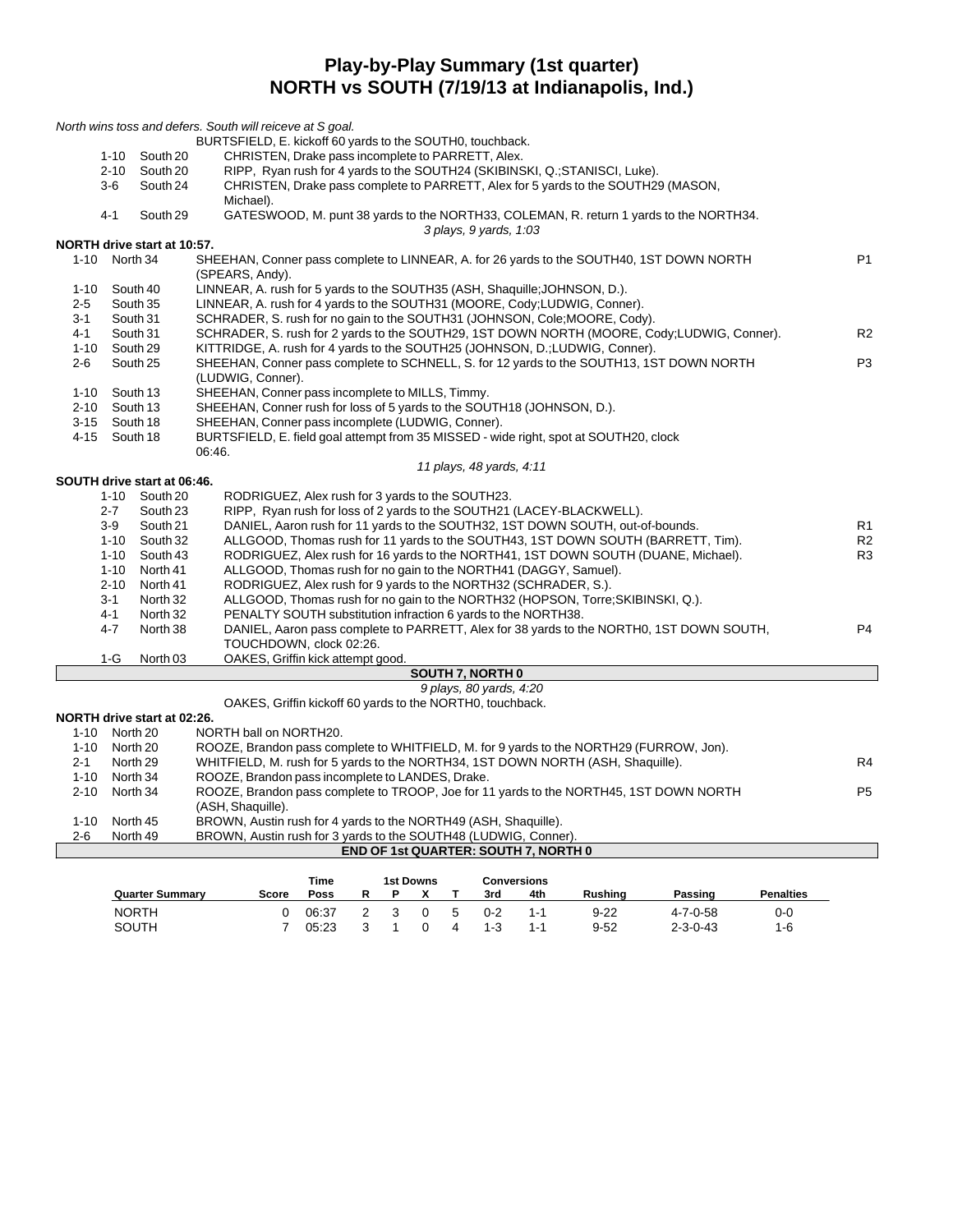## **Play-by-Play Summary (2nd quarter) NORTH vs SOUTH (7/19/13 at Indianapolis, Ind.)**

| 3-3      |               | South 48                       | Start of 2nd quarter, clock 12:00.                                                                                                       |                |
|----------|---------------|--------------------------------|------------------------------------------------------------------------------------------------------------------------------------------|----------------|
| $3-3$    |               | South 48                       | BROWN, Austin rush for 2 yards to the SOUTH46 (RILEY, Seth).                                                                             |                |
| 4-1      |               | South 46                       | BROWN, Austin rush for 13 yards to the SOUTH33, 1ST DOWN NORTH.                                                                          | R <sub>6</sub> |
| 1-10     |               | South 33                       | NICODEMUS, J. rush for 4 yards to the SOUTH29 (JONES, Armond).                                                                           |                |
| 2-6      |               | South 29                       | ROOZE, Brandon pass complete to WHITFIELD, M. for 9 yards to the SOUTH20, 1ST DOWN NORTH<br>(NELSON, Dakota; RILEY, Seth).               | P7             |
| $1 - 10$ |               | South 20                       | ROOZE, Brandon pass complete to WHITFIELD, M. for 20 yards to the SOUTH0, 1ST DOWN NORTH,<br>TOUCHDOWN, clock 10:18.                     | P8             |
| 1-G      |               | South 03                       | BURTSFIELD, E. kick attempt failed (blocked) (blocked by RILEY, Seth).                                                                   |                |
|          |               |                                | <b>SOUTH 7, NORTH 6</b>                                                                                                                  |                |
|          |               |                                | 11 plays, 80 yards, 4:14                                                                                                                 |                |
|          |               |                                | BURTSFIELD, E. kickoff 50 yards to the SOUTH10, RIPP, Ryan return 20 yards to the                                                        |                |
|          |               |                                | SOUTH30 (CORCORAN, Ross).                                                                                                                |                |
|          |               | SOUTH drive start at 10:12.    |                                                                                                                                          |                |
|          |               | 1-10 South 30                  | RIPP, Ryan rush for loss of 1 yard to the SOUTH29 (LACEY-BLACKWELL).                                                                     |                |
|          | 2-11          | South 29                       | CHRISTEN, Drake pass incomplete to RIPP, Ryan.                                                                                           |                |
|          |               | 3-11 South 29<br>3-16 South 34 | PENALTY SOUTH PS 5 yards to the SOUTH34.<br>CHRISTEN, Drake rush for loss of 2 yards to the SOUTH32 (ADAMS, Tanner).                     |                |
|          |               | 4-18 South 32                  | GATESWOOD, M. punt 61 yards to the NORTH7, BARRETT, Tim return 0 yards to the NORTH7,                                                    |                |
|          |               |                                | fumble by BARRETT, Tim recovered by SOUTH TEAM at NORTH7.<br>3 plays, minus 8 yards, 1:04                                                |                |
|          |               | SOUTH drive start at 09:08.    |                                                                                                                                          |                |
|          | 1-G           | North 07                       | PENALTY SOUTH false start 5 yards to the NORTH12, PENALTY SOUTH unsportsmanlike conduct                                                  |                |
|          |               |                                | 10 yards to the NORTH22, NO PLAY.                                                                                                        |                |
|          | 1-G<br>2-G    | North 22<br>North 03           | DANIEL, Aaron pass complete to BOYER, David for 19 yards to the NORTH3 (MASON, Michael).<br>Timeout SOUTH, clock 07:48.                  |                |
|          | 2-G           | North 03                       | PENALTY SOUTH false start 6 yards to the NORTH9.                                                                                         |                |
|          | 2-G           | North 09                       | Timeout SOUTH, clock 07:46.                                                                                                              |                |
|          | $2-G$         | North 09                       | DANIEL, Aaron pass incomplete, PENALTY NORTH pass interference 6 yards to the NORTH3, NO                                                 |                |
|          |               |                                | PLAY.                                                                                                                                    |                |
|          | 2-G           | North 03                       | RODRIGUEZ, Alex rush for loss of 6 yards to the NORTH9 (COLLINS, R.; HOPSON, Torre).                                                     |                |
|          | 3-G           | North 09                       | OAKES, Griffin field goal attempt from 26 GOOD, clock 06:54.                                                                             |                |
|          |               |                                | SOUTH 10, NORTH 6                                                                                                                        |                |
|          |               |                                | 3 plays, minus 2 yards, 2:14                                                                                                             |                |
|          |               |                                | OAKES, Griffin kickoff 60 yards to the NORTH0, touchback.                                                                                |                |
|          |               |                                |                                                                                                                                          |                |
|          |               | NORTH drive start at 06:54.    |                                                                                                                                          |                |
|          | 1-10 North 20 |                                | NORTH ball on NORTH20.                                                                                                                   |                |
|          | 1-10 North 20 |                                | LINNEAR, A. rush for 7 yards to the NORTH27 (SPEARS, Andy).                                                                              |                |
| $2 - 3$  |               | North 27                       | SHEEHAN, Conner rush for 6 yards to the NORTH33, 1ST DOWN NORTH (LITTLE, Austin).                                                        | R <sub>9</sub> |
| 1-10     |               | North 33                       | ROOZE, Brandon pass incomplete to LINNEAR, A                                                                                             |                |
| $2 - 10$ |               | North 33                       | KITTRIDGE, A. rush for 2 yards to the NORTH35 (SPEARS, Andy; RICHARDT, D.).                                                              |                |
| $3 - 8$  |               | North 35                       | SHEEHAN, Conner pass incomplete to SCHNELL, S                                                                                            |                |
| 4-8      |               | North 35                       | CHILDRESS, C. punt 34 yards to the SOUTH31, NELSON, Dakota return 0 yards to the SOUTH31,                                                |                |
|          |               |                                | fumble by NELSON, Dakota recovered by NORTH TEAM at SOUTH31.                                                                             |                |
|          |               |                                | 5 plays, 15 yards, 1:47                                                                                                                  |                |
|          |               | NORTH drive start at 05:07.    |                                                                                                                                          |                |
|          | 1-10 South 31 |                                | SCHRADER, S. rush for 8 yards to the SOUTH23 (MOORE, Trey), PENALTY NORTH illegal block 2                                                |                |
| 1-12     |               | South 33                       | yards to the SOUTH33, NO PLAY.                                                                                                           |                |
| 2-9      |               | South 30                       | NICODEMUS, J. rush for 3 yards to the SOUTH30 (NICKELL, Mason).                                                                          |                |
| $3-22$   |               | South 43                       | ROOZE, Brandon sacked for loss of 13 yards to the SOUTH43 (JONES, Armond).<br>LINNEAR, A. rush for 5 yards to the SOUTH38 (JOHNSON, D.). |                |
| 4-17     |               | South 38                       | CHILDRESS, C. punt 16 yards to the SOUTH22.                                                                                              |                |
|          |               |                                | 3 plays, minus 7 yards, 2:39                                                                                                             |                |
|          |               | SOUTH drive start at 02:28.    |                                                                                                                                          |                |
|          | 1-10          | South 22                       | CHRISTEN, Drake rush for 2 yards to the SOUTH24 (CORCORAN, Ross; DUANE, Michael).                                                        |                |
|          | 2-8           | South 24                       | ALLGOOD, Thomas rush for 1 yard to the SOUTH25 (CORCORAN, Ross).                                                                         |                |
|          | 3-7           | South 25                       | CHRISTEN, Drake pass complete to RODRIGUEZ, Alex for 17 yards to the SOUTH42, 1ST DOWN<br>SOUTH (BROWN, Austin).                         | P5             |
|          | $1 - 10$      | South 42                       | RIPP, Ryan rush for 4 yards to the SOUTH46 (HURFORD, Matt).                                                                              |                |
|          | 2-6           | South 46                       | Timeout SOUTH, clock 00:23.                                                                                                              |                |
|          | 2-6           | South 46                       | CHRISTEN, Drake pass complete to ROSS, Tyler for 11 yards to the NORTH43, 1ST DOWN SOUTH<br>(HOPSON, Torre).                             | P6             |
|          | $1 - 10$      | North 43                       | CHRISTEN, Drake pass incomplete to BOYER, David.                                                                                         |                |
|          | $2 - 10$      | North 43                       | CHRISTEN, Drake rush for 16 yards to the NORTH27, 1ST DOWN SOUTH (HURFORD, Matt).                                                        | R7             |
|          | $1 - 10$      | North 27                       | TEAM rush for 1 yard to the NORTH26.                                                                                                     |                |
|          | $2 - 9$       | North 26                       | OAKES, Griffin field goal attempt from 43 MISSED - wide right, spot at NORTH20, clock<br>00:00.                                          |                |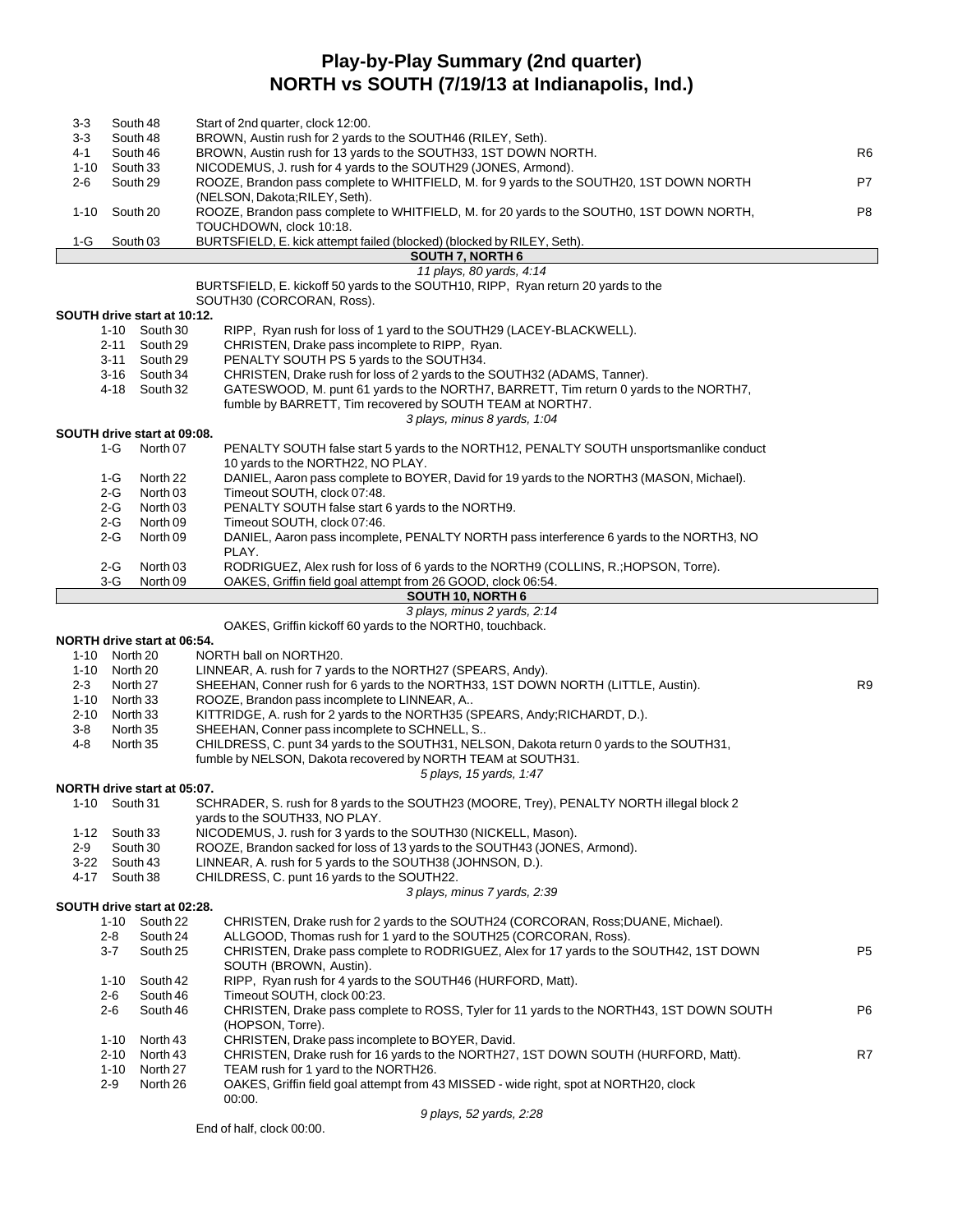## **Play-by-Play Summary (2nd quarter) NORTH vs SOUTH (7/19/13 at Indianapolis, Ind.)**

| <b>END OF 2nd QUARTER: SOUTH 10, NORTH 6</b> |       |       |  |  |           |  |         |             |          |                  |                  |
|----------------------------------------------|-------|-------|--|--|-----------|--|---------|-------------|----------|------------------|------------------|
|                                              |       | Time  |  |  | 1st Downs |  |         | Conversions |          |                  |                  |
| <b>Quarter Summary</b>                       | Score | Poss  |  |  |           |  | 3rd     | 4th         | Rushina  | Passing          | <b>Penalties</b> |
| <b>NORTH</b>                                 | 6.    | 06:14 |  |  |           |  | $0 - 3$ | 1-1         | $9 - 29$ | $2 - 4 - 0 - 29$ | $2 - 8$          |
| SOUTH                                        |       | 03:18 |  |  |           |  | $1 - 2$ | $0-0$       | $8 - 15$ | $3 - 5 - 0 - 47$ | $4 - 26$         |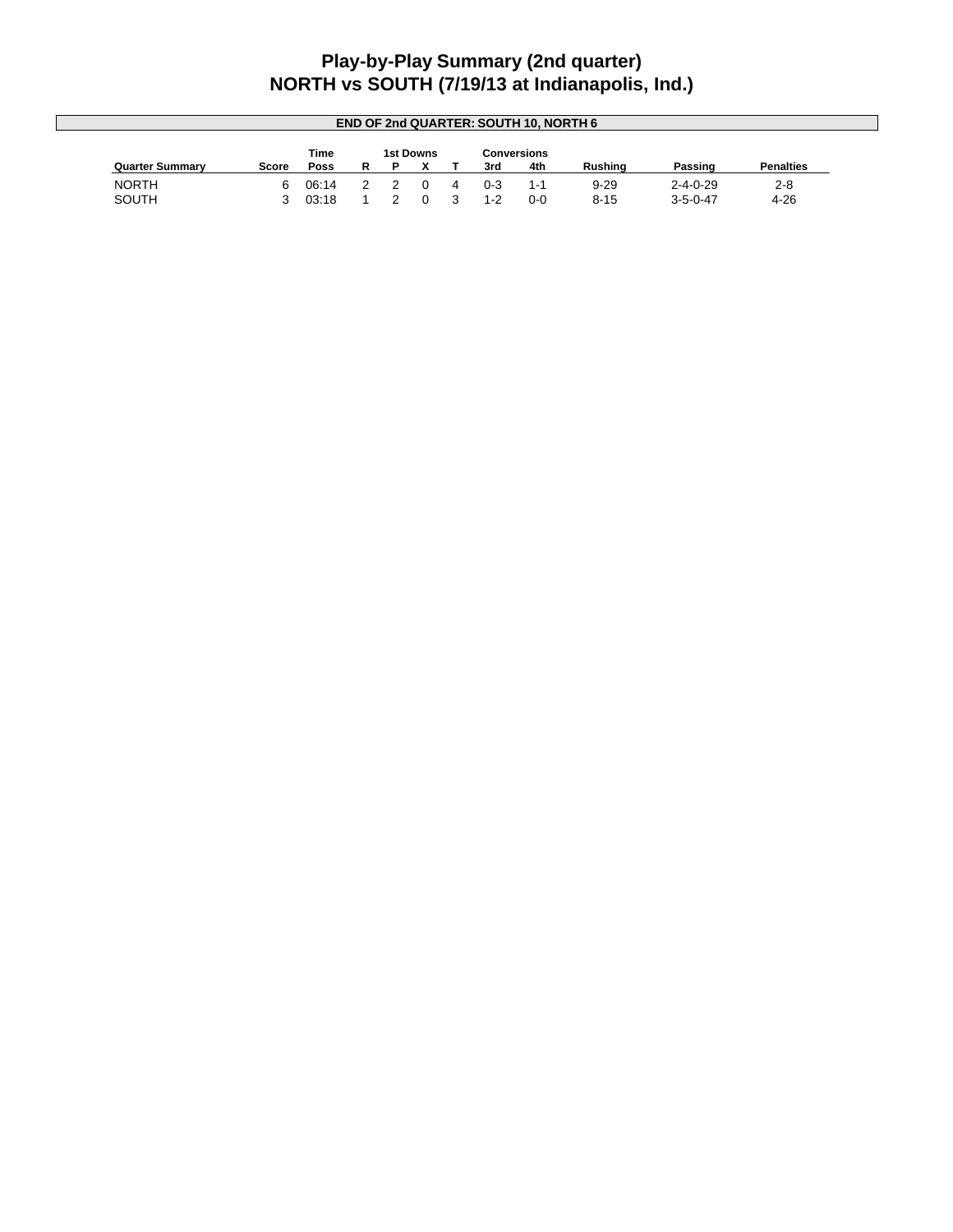# **Play-by-Play Summary (3rd quarter) NORTH vs SOUTH (7/19/13 at Indianapolis, Ind.)**

|          |                                 | Start of 3rd quarter, clock 12:00.                                                                                                                                                                                                                                                                                                 |                 |
|----------|---------------------------------|------------------------------------------------------------------------------------------------------------------------------------------------------------------------------------------------------------------------------------------------------------------------------------------------------------------------------------|-----------------|
| $1 - 10$ | North 20                        | NORTH ball on NORTH20.                                                                                                                                                                                                                                                                                                             |                 |
| $1 - 10$ | North 20                        | LINNEAR, A. rush for loss of 2 yards to the NORTH18 (RUNNEBOHM, E.).                                                                                                                                                                                                                                                               |                 |
| $2 - 12$ | North 18                        | LINNEAR, A. rush for 4 yards to the NORTH22 (RUNNEBOHM, E.; JOHNSON, D.).                                                                                                                                                                                                                                                          |                 |
| $3-8$    | North 22                        | SHEEHAN, Conner pass complete to MILLS, Timmy for 12 yards to the NORTH34, 1ST DOWN NORTH                                                                                                                                                                                                                                          | P <sub>10</sub> |
|          |                                 | (ASH, Shaquille).                                                                                                                                                                                                                                                                                                                  |                 |
| $1 - 10$ | North 34                        | KITTRIDGE, A. rush for 6 yards to the NORTH40 (RILEY, Seth).                                                                                                                                                                                                                                                                       |                 |
| $2 - 4$  | North 40                        | SHEEHAN, Conner pass complete to ROGERS, Mark for 7 yards to the NORTH47, 1ST DOWN NORTH                                                                                                                                                                                                                                           | P <sub>11</sub> |
|          |                                 | (HARRIS, Aaron; SPEARS, Andy).                                                                                                                                                                                                                                                                                                     |                 |
| $1 - 10$ | North 47                        | PENALTY NORTH false start 5 yards to the NORTH42.                                                                                                                                                                                                                                                                                  |                 |
| $1 - 15$ | North 42                        | SHEEHAN, Conner pass complete to WHITFIELD, M. for loss of 3 yards to the NORTH39 (ASH,                                                                                                                                                                                                                                            |                 |
|          |                                 | Shaquille).                                                                                                                                                                                                                                                                                                                        |                 |
|          | 2-18 North 39                   | SHEEHAN, Conner sacked for no gain to the NORTH39 (MALONE, Tyler).                                                                                                                                                                                                                                                                 |                 |
|          | 3-18 North 39                   | LINNEAR, A. rush for 4 yards to the NORTH43 (ISCH, Garrett).                                                                                                                                                                                                                                                                       |                 |
|          | 4-14 North 43                   | CHILDRESS, C. punt 14 yards to the SOUTH43, out-of-bounds.                                                                                                                                                                                                                                                                         |                 |
|          | SOUTH drive start at 08:10.     |                                                                                                                                                                                                                                                                                                                                    |                 |
|          | 1-10 South 43                   | RODRIGUEZ, Alex rush for 8 yards to the NORTH49.                                                                                                                                                                                                                                                                                   |                 |
|          | $2 - 2$<br>North 49             | RODRIGUEZ, Alex rush for 13 yards to the NORTH36, 1ST DOWN SOUTH (BROWN, Austin).                                                                                                                                                                                                                                                  | R <sub>8</sub>  |
|          | $1 - 10$<br>North 36            | RODRIGUEZ, Alex rush for no gain to the NORTH36 (DUANE, Michael).                                                                                                                                                                                                                                                                  |                 |
|          | $2 - 10$<br>North 36            | PENALTY SOUTH false start declined.                                                                                                                                                                                                                                                                                                |                 |
|          | $2 - 10$<br>North 36            | DANIEL, Aaron rush for 9 yards to the NORTH27, out-of-bounds.                                                                                                                                                                                                                                                                      |                 |
|          | $3 - 1$<br>North 27             | RODRIGUEZ, Alex rush for 4 yards to the NORTH23, 1ST DOWN SOUTH (HOPSON, Torre).                                                                                                                                                                                                                                                   | R <sub>9</sub>  |
|          | North <sub>23</sub><br>$1 - 10$ | DANIEL, Aaron rush for 11 yards to the NORTH12, 1ST DOWN SOUTH (BOYD, Kali).                                                                                                                                                                                                                                                       | R <sub>10</sub> |
|          | North 12<br>$1 - 10$            | RIPP, Ryan rush for 3 yards to the NORTH9 (CORCORAN, Ross).                                                                                                                                                                                                                                                                        |                 |
|          | $2 - 7$<br>North 09             | DANIEL, Aaron rush for 9 yards to the NORTH0, 1ST DOWN SOUTH, TOUCHDOWN, clock 03:18.                                                                                                                                                                                                                                              | R <sub>11</sub> |
|          | $1-G$<br>North <sub>03</sub>    | OAKES, Griffin kick attempt good.                                                                                                                                                                                                                                                                                                  |                 |
|          |                                 | SOUTH 17, NORTH 6                                                                                                                                                                                                                                                                                                                  |                 |
|          |                                 | 8 plays, 57 yards, 4:52                                                                                                                                                                                                                                                                                                            |                 |
|          |                                 | OAKES, Griffin kickoff 60 yards to the NORTH0, touchback.                                                                                                                                                                                                                                                                          |                 |
|          | NORTH drive start at 03:18.     |                                                                                                                                                                                                                                                                                                                                    |                 |
|          | 1-10 North 20                   | ROOZE, Brandon pass incomplete to SHIDLER, Zach (MOORE, Trey).                                                                                                                                                                                                                                                                     |                 |
| $2 - 10$ | North 20                        | NICODEMUS, J. rush for 11 yards to the NORTH31, 1ST DOWN NORTH (FURROW, Jon).                                                                                                                                                                                                                                                      | R <sub>12</sub> |
| $1 - 10$ | North 31                        | ROOZE, Brandon rush for 10 yards to the NORTH41, 1ST DOWN NORTH (JOHNSON, Cole; JONES,                                                                                                                                                                                                                                             | R <sub>13</sub> |
|          |                                 | Armond).                                                                                                                                                                                                                                                                                                                           |                 |
|          | 1-10 North 41                   | NICODEMUS, J. rush for 9 yards to the 50 yardline (MOORE, Trey; SMITH, Garrett).                                                                                                                                                                                                                                                   |                 |
| $2 - 1$  | North 50                        | LINNEAR, A. rush for 2 yards to the SOUTH48, 1ST DOWN NORTH (WATTS, Cody).                                                                                                                                                                                                                                                         | R <sub>14</sub> |
|          | 1-10 South 48                   | LINNEAR, A. rush for 8 yards to the SOUTH40 (JOHNSON, D.; JONES, Armond).                                                                                                                                                                                                                                                          |                 |
|          | $\sim$ $\sim$                   | $\mathbf{1}$ $\mathbf{1}$ $\mathbf{1}$ $\mathbf{1}$ $\mathbf{2}$ $\mathbf{3}$ $\mathbf{4}$ $\mathbf{5}$ $\mathbf{5}$ $\mathbf{1}$ $\mathbf{1}$ $\mathbf{1}$ $\mathbf{2}$ $\mathbf{3}$ $\mathbf{3}$ $\mathbf{4}$ $\mathbf{5}$ $\mathbf{5}$ $\mathbf{5}$ $\mathbf{6}$ $\mathbf{1}$ $\mathbf{1}$ $\mathbf{2}$ $\mathbf{3}$ $\mathbf{$ | $\sim$ $\sim$   |

| 2-2   | South 40      | LINNEAR, A. rush for 3 yards to the SOUTH37, 1ST DOWN NORTH (JOHNSON, D.).             | R <sub>15</sub> |
|-------|---------------|----------------------------------------------------------------------------------------|-----------------|
|       | 1-10 South 37 | SCHRADER, S. rush for 11 yards to the SOUTH26, 1ST DOWN NORTH (GOBERT, Nick).          | R16             |
|       | 1-10 South 26 | SCHRADER, S. rush for loss of 9 yards to the SOUTH35 (RUNNEBOHM, E.), PENALTY NORTH    | X17             |
|       |               | unsportsmanlike conduct declined, PENALTY SOUTH personal foul 25 yards to the SOUTH10, |                 |
|       |               | 1ST DOWN NORTH.                                                                        |                 |
| 1-G - | South 10      | 1st and 10.                                                                            |                 |
|       |               |                                                                                        |                 |

1-G South 10 NICODEMUS, J. rush for 1 yard to the SOUTH9 (MOORE, Cody).<br>2-G South 09 SCHRADER, S. rush for loss of 6 yards to the SOUTH15 (JOHNS)

2-G South 09 SCHRADER, S. rush for loss of 6 yards to the SOUTH15 (JOHNSON, D.). **END OF 3rd QUARTER: SOUTH 17, NORTH 6**

|                        |       | Time  |  | 1st Downs |   |         | Conversions |                |                  |                  |
|------------------------|-------|-------|--|-----------|---|---------|-------------|----------------|------------------|------------------|
| <b>Quarter Summary</b> | Score | Poss  |  |           |   | 3rd     | 4th         | <b>Rushing</b> | Passing          | <b>Penalties</b> |
| <b>NORTH</b>           |       | 03:18 |  |           |   | $1 - 2$ | 0-0         | 15-52          | $3 - 4 - 0 - 16$ | 1-5              |
| <b>SOUTH</b>           |       | 04:52 |  |           | 4 | $1 - 1$ | 0-0         | $8 - 57$       | $0 - 0 - 0 - 0$  | $1 - 25$         |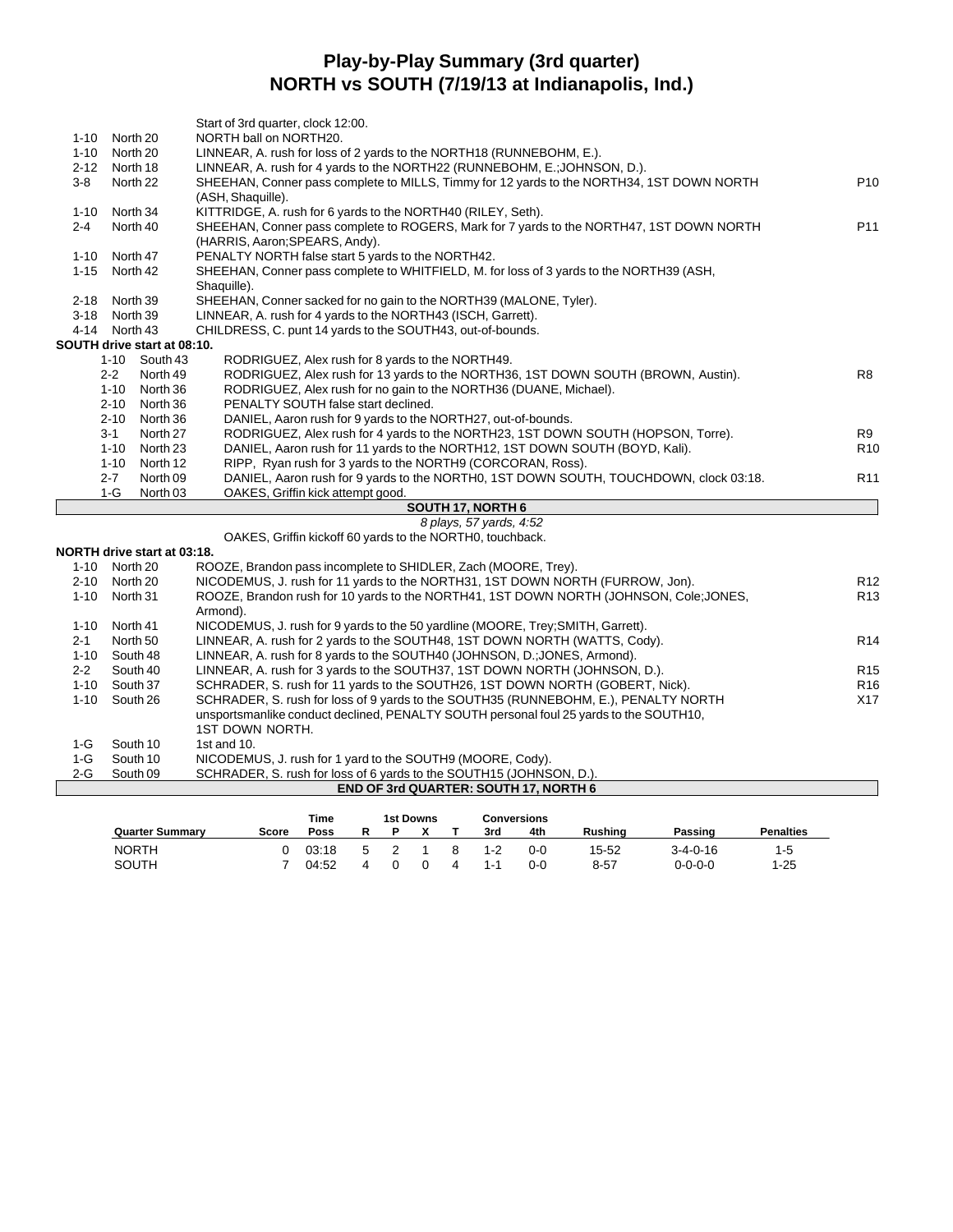# **Play-by-Play Summary (4th quarter) NORTH vs SOUTH (7/19/13 at Indianapolis, Ind.)**

| 3-G      | South 15      |                             | Start of 4th quarter, clock 12:00.                                                        |                 |
|----------|---------------|-----------------------------|-------------------------------------------------------------------------------------------|-----------------|
| 3-G      | South 15      |                             | ROOZE, Brandon pass incomplete to ROGERS, Mark.                                           |                 |
| 4-G      | South 15      |                             | BURTSFIELD, E. field goal attempt from 32 BLOCKED, recovered by SOUTH TEAM at SOUTH15     |                 |
|          |               |                             | spot at SOUTH15, clock 11:44, SPEARS, Andy for 34 yards to the SOUTH49, out-of-bounds.    |                 |
|          |               |                             | 13 plays, 65 yards, 6:49                                                                  |                 |
|          | 1-10          | South 49                    | ALLGOOD, Thomas rush for 2 yards to the NORTH49 (LACEY-BLACKWELL).                        |                 |
|          | $2 - 8$       | North 49                    | CHRISTEN, Drake pass incomplete to MALONE, Tyler (CHILDRESS, C.).                         |                 |
|          | 3-8           | North 49                    | CHRISTEN, Drake pass complete to BOYER, David for 14 yards to the NORTH35, 1ST DOWN SOUTH | P12             |
|          |               |                             | (MASON, Michael).                                                                         |                 |
|          | 1-10          | North 35                    | RODRIGUEZ, Alex rush for 13 yards to the NORTH22, 1ST DOWN SOUTH (HOPSON, Torre).         | R <sub>13</sub> |
|          | $1 - 10$      | North 22                    | RODRIGUEZ, Alex rush for 19 yards to the NORTH3, 1ST DOWN SOUTH (SKIBINSKI, Q.).          | R <sub>14</sub> |
|          | 1-G           | North 03                    | TEAM rush for loss of 5 yards to the NORTH8 (CORCORAN, Ross).                             |                 |
|          | 2-G           | North 08                    | CHRISTEN, Drake rush for 2 yards to the NORTH6 (MASON, Michael).                          |                 |
|          | 3-G           | North 06                    | CHRISTEN, Drake pass incomplete to RIPP, Ryan.                                            |                 |
|          | 4-G           | North 06                    | OAKES, Griffin field goal attempt from 23 GOOD, clock 08:29.                              |                 |
|          |               |                             | SOUTH 20, NORTH 6                                                                         |                 |
|          |               |                             | 9 plays, 45 yards, 0:00                                                                   |                 |
|          |               |                             | OAKES, Griffin kickoff 60 yards to the NORTHO, touchback.                                 |                 |
|          |               | NORTH drive start at 08:29. |                                                                                           |                 |
| 1-10     | North 20      |                             | SHEEHAN, Conner pass incomplete to SCHNELL, S                                             |                 |
|          | 2-10 North 20 |                             | SHEEHAN, Conner rush for 4 yards to the NORTH24 (RUNNEBOHM, E.).                          |                 |
| 3-6      | North 24      |                             | SHEEHAN, Conner pass incomplete to TROOP, Joe.                                            |                 |
| 4-6      | North 24      |                             | CHILDRESS, C. punt -9 yards to the NORTH15 (blocked by SPEARS, Andy).                     |                 |
|          |               |                             | 3 plays, 4 yards, 1:40                                                                    |                 |
|          | 1-10          | North 15                    | DANIEL, Aaron rush for 5 yards to the NORTH10.                                            |                 |
|          |               |                             | SOUTH drive start at 06:49, SOUTH ball on NORTH15.                                        |                 |
|          | 2-5           | North 15                    | DANIEL, Aaron rush for 15 yards to the NORTH0, 1ST DOWN SOUTH, TOUCHDOWN, clock 06:39.    | R <sub>15</sub> |
|          | 1-G           | North 03                    | OAKES, Griffin kick attempt good.                                                         |                 |
|          |               |                             | SOUTH 27, NORTH 6                                                                         |                 |
|          |               |                             | 2 plays, 15 yards, 0:11                                                                   |                 |
|          |               |                             | OAKES, Griffin kickoff 50 yards to the NORTH10, out-of-bounds, NORTH ball on NORTH10.     |                 |
|          |               | NORTH drive start at 06:38. |                                                                                           |                 |
| 1-10     | North 10      |                             | SHEEHAN, Conner pass incomplete to SCHNELL, S                                             |                 |
|          | 2-10 North 10 |                             | NICODEMUS, J. rush for 2 yards to the NORTH12 (MALONE, Tyler; RICHARDT, D.).              |                 |
| 3-8      | North 12      |                             | ROOZE, Brandon pass incomplete to LANDES, Drake.                                          |                 |
| 4-8      | North 12      |                             | CHILDRESS, C. punt 40 yards to the SOUTH48, MOORE, Trey return 29 yards to the NORTH23,   | X17             |
|          |               |                             | out-of-bounds, PENALTY SOUTH roughing the kicker 2 yards to the NORTH25, 1ST DOWN SOUTH,  |                 |
|          |               |                             | 1st and 10, NORTH ball on NORTH25.                                                        |                 |
|          |               |                             |                                                                                           |                 |
|          |               | NORTH drive start at 05:37. | 3 plays, 2 yards, 1:01                                                                    |                 |
|          |               |                             |                                                                                           |                 |
|          | 1-10 North 25 |                             | SHEEHAN, Conner pass incomplete to TROOP, Joe.                                            |                 |
|          | 2-10 North 25 |                             | SHEEHAN, Conner pass complete to WHITFIELD, M. for no gain to the NORTH25 (ASH,           |                 |
|          |               |                             | Shaquille).                                                                               |                 |
|          | 3-10 North 25 |                             | SHEEHAN, Conner pass incomplete (MALONE, Tyler).                                          |                 |
| 4-10     | North 25      |                             | Timeout SOUTH, clock 05:25.                                                               |                 |
| 4-10     | North 25      |                             | CHILDRESS, C. punt 20 yards to the NORTH45, NICKELL, Mason return 0 yards to the NORTH45, |                 |
|          |               |                             | fumble by NICKELL, Mason recovered by NORTH TEAM at NORTH45.                              |                 |
|          |               |                             | 3 plays, 0 yards, 0:32                                                                    |                 |
|          |               | NORTH drive start at 05:05. |                                                                                           |                 |
| $1 - 10$ | North 45      |                             | SHEEHAN, Conner pass incomplete.                                                          |                 |
| $2 - 10$ | North 45      |                             | SHEEHAN, Conner pass complete to LINNEAR, A. for 3 yards to the NORTH48 (RICHARDT, D.).   |                 |
| 3-7      | North 48      |                             | SHEEHAN, Conner pass incomplete to TROOP, Joe (MOORE, Trey).                              |                 |
| 4-7      | North 48      |                             | CHILDRESS, C. punt 41 yards to the SOUTH11, fair catch by NELSON, Dakota, PENALTY SOUTH   | X18             |
|          |               |                             | 12 men on the field 15 yards to the SOUTH37, 1ST DOWN NORTH, NO PLAY.                     |                 |
| $1 - 10$ | South 37      |                             | SHEEHAN, Conner pass incomplete to TROOP, Joe.                                            |                 |
| $2 - 10$ | South 37      |                             | SHEEHAN, Conner pass complete to SHIDLER, Zach for 8 yards to the SOUTH29 (LITTLE,        |                 |
|          |               |                             | Austin).                                                                                  |                 |
| $3-2$    | South 29      |                             | SHEEHAN, Conner pass incomplete to SHIDLER, Zach.                                         |                 |
| $4 - 2$  | South 29      |                             | NICODEMUS, J. rush for no gain to the SOUTH29, out-of-bounds.                             |                 |
|          |               |                             | 7 plays, 26 yards, 1:45                                                                   |                 |
|          |               | SOUTH drive start at 03:20. |                                                                                           |                 |
|          | 1-10          | South 29                    | ALLGOOD, Thomas rush for 5 yards to the SOUTH34.                                          |                 |
|          | 2-5           | South 34                    | RIPP, Ryan rush for 46 yards to the NORTH20, 1ST DOWN SOUTH (COLEMAN, R.).                | R <sub>17</sub> |
|          | 1-10          | North 20                    | ALLGOOD, Thomas rush for 10 yards to the NORTH10, 1ST DOWN SOUTH, out-of-bounds.          | R <sub>18</sub> |
|          | 1-G           | North 10                    | FURROW, Jon rush for loss of 4 yards to the NORTH14 (BOYD, Kali).                         |                 |
|          | $2-G$         | North 14                    | FURROW, Jon rush for 8 yards to the NORTH6.                                               |                 |
|          | 3-G           | North 06                    | Clock 00:00.                                                                              |                 |
|          |               |                             |                                                                                           |                 |

*North MVP: M. Whitfield; South and Game MVP: Aaron Daniel*

*5 plays, 65 yards, 3:20*